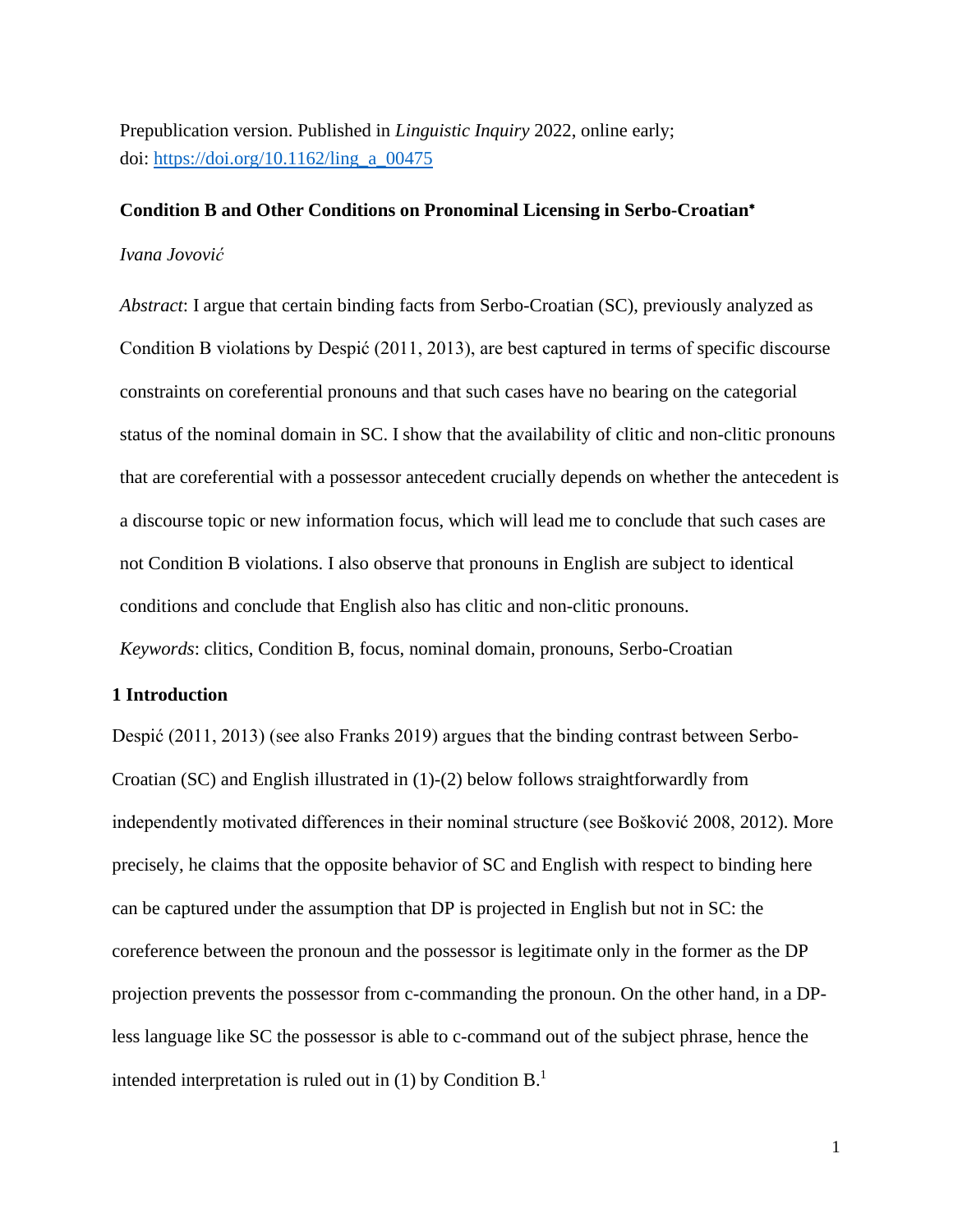(1) \*[**NP** Kusturicin<sup>1</sup> [najnoviji film]] (*ga*1) je zaista razočarao (*njega*1). Kusturica's latest movie him $_{CL}$  is really disappointed him $_{STR.PRN}$ . [intended] Kusturica<sub>1</sub>'s latest movie really disappointed him<sub>1</sub>.

(2) [**DP** Kusturica1's [latest [movie]] really disappointed *him*1.

(adapted from Despić 2013: 245)

In this paper, I argue that the pattern in  $(1)-(2)$  is best captured in terms of certain discourse constraints on coreferential pronouns and that the contrast in (1)-(2) is actually not relevant to the issue of the categorial status of nominal phrases in English and SC.<sup>2</sup> To this end, I show that the possibility of coreference in configurations like (1)-(2) does not correlate with the proposed structural difference in the manner predicted by Despić's account but instead crucially depends on the notions of topic and focus. This will lead me to argue that (1) is not a Condition B effect. I will show that, unlike (1), clear Condition B violations in SC cannot be rescued by manipulating the relevant discourse factors.<sup>3</sup> In addition, I show that the same constraints on coreferential pronouns observed below regarding (1) also hold at the level of discourse where Condition B is uncontroversially not at issue, thus further supporting my claim that (1) should not be analyzed as a Condition B violation.

Below I discuss the interaction of topicalization and focalization with pronominal reference and explicate the most robust dependencies. After discussing the basic assumptions of Despić's approach in Section 2, in Section 3 I spell out novel discourse conditions on licensing of coreferential readings of pronouns. I show that coreferential clitics are allowed if their antecedent functions as a discourse topic, while the relevant interpretation of strong pronouns is licensed by focus – by focalizing the antecedent or the pronoun itself. I also observe that English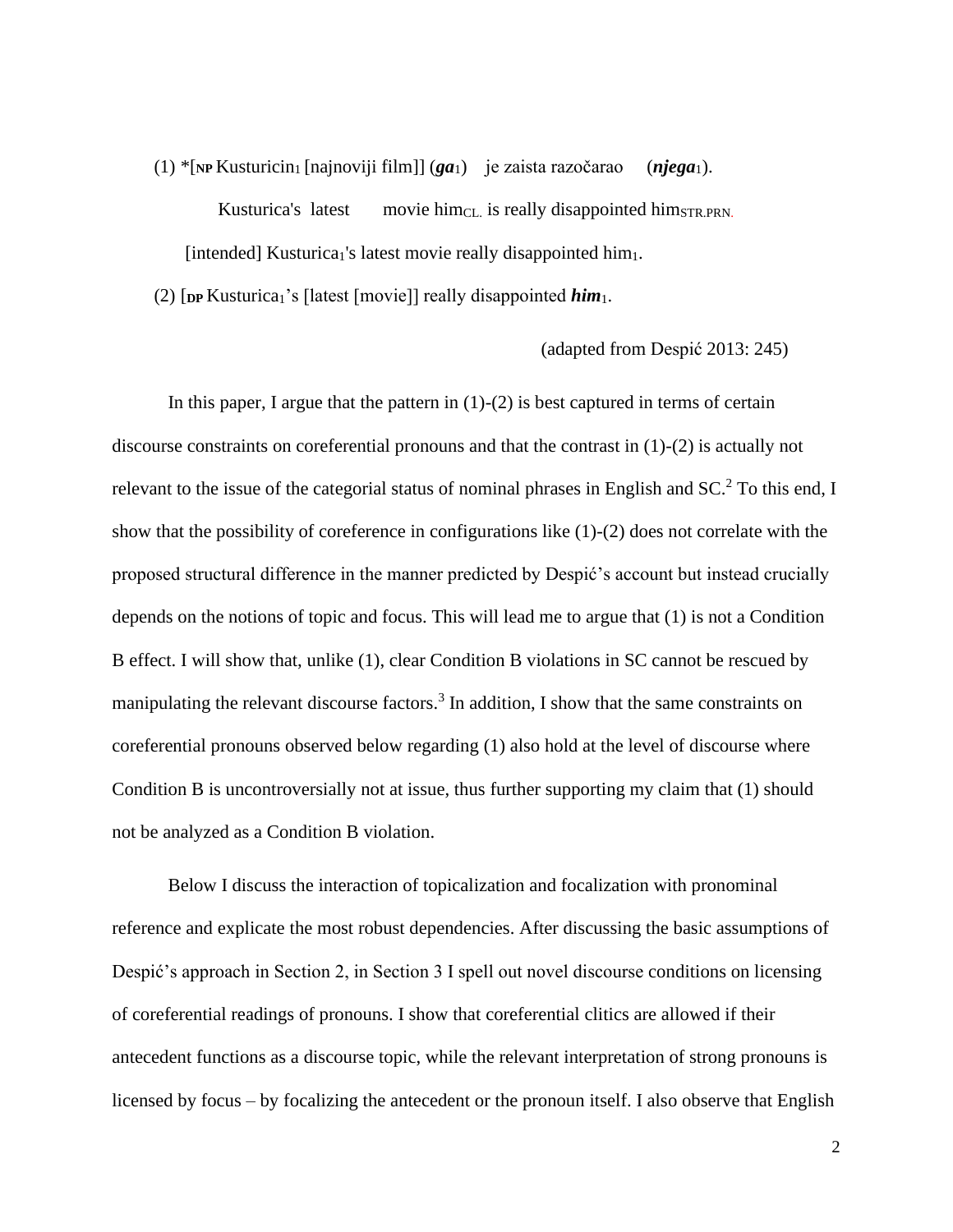pronouns are sensitive to the discourse conditions in question, on a par with SC strong and weak pronouns, and suggest that English makes a strong/weak distinction in its pronominal system, as also independently argued by Bošković (1997, 2004). In Section 4, I tease apart clear Condition B violations from cases like (1) above, crucially showing that the two pattern differently with respect to the above discourse conditions. In Section 5, I look at the behavior of pronouns in intersentential anaphora and observe that the same conditions constrain coreference in such cases as well. Finally, in Section 6, I discuss a third way of licensing of coreferential readings of pronouns, namely by focus placement on elements other than the pronoun or its antecedent. Section 7 concludes the paper.

## **2 More than NP/DP**

Before discussing the discourse conditions on the availability of (1)-(2), I will briefly discuss the role of the NP/DP distinction in Despić's analysis.

As noted above, Despić (2011, 2013) argues that the binding facts in (1)-(2) show that SC, unlike English, lacks a DP projection in its nominal domain, thus providing additional support for Bošković's (2008, 2012) NP/DP parameter. 4 In this section I spell out some key theoretical underpinnings of Despić's approach and show that the contrast in (1)-(2) above cannot be derived solely in terms of the NP/DP difference anyway.

Recall that Despić argues that (1)-(2) can be accounted for if the possessor in English is dominated by DP and therefore cannot c-command anything outside of the subject phrase, while DP is not projected in SC and the possessor c-commands the pronoun coindexed with it, causing a Condition B violation.<sup>5</sup> However, the assumption that DP is projected only in English is actually not sufficient to derive the contrast; rather, for the system to work, additional architectural assumptions that I spell out below are necessary.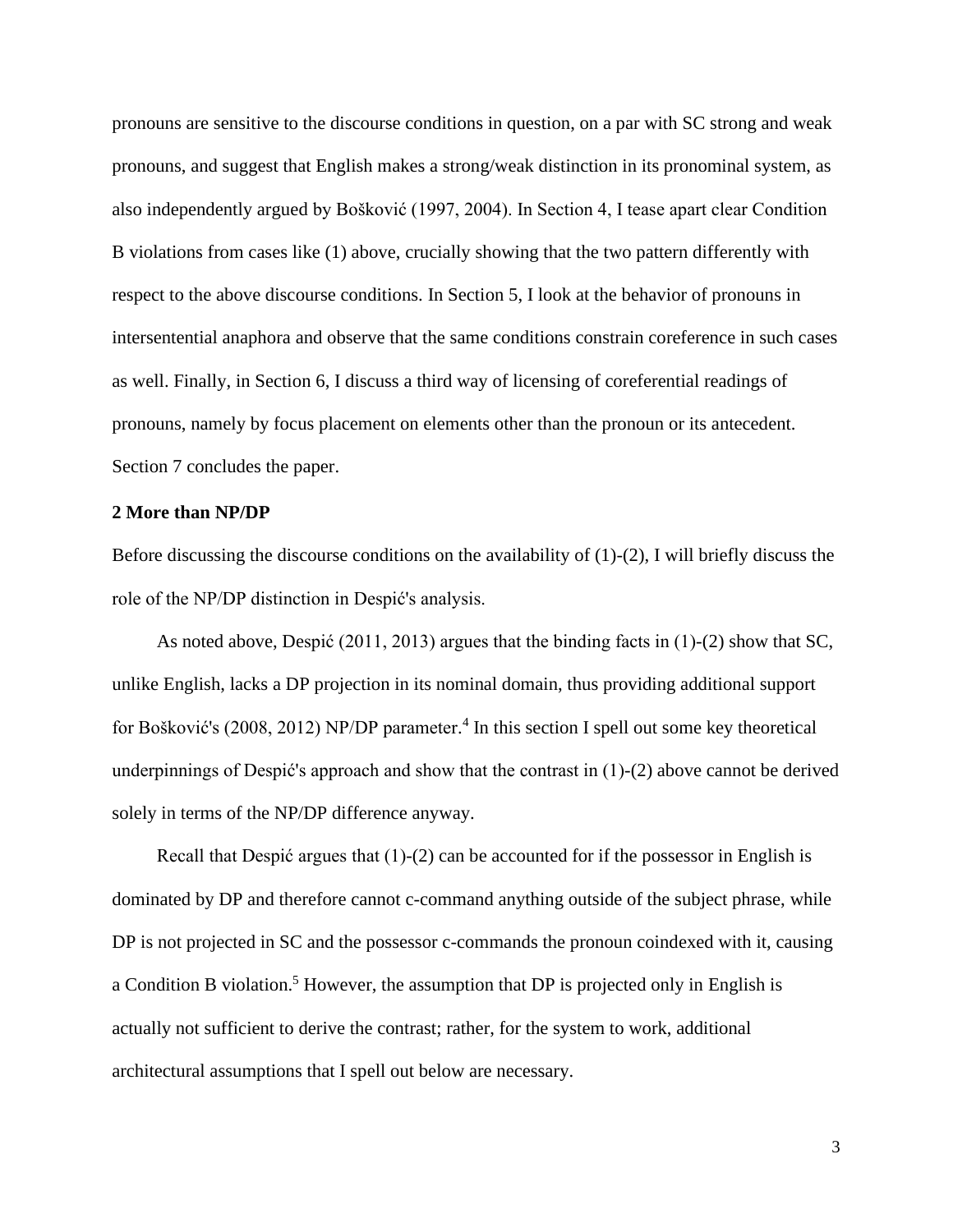Assume, for instance, that possessors in (1)-(2) occupy the SpecNP and SpecDP position respectively, as in (3):

(3) a.  $\lceil NP$  Kusturica's  $\lceil N \rceil$ <sub>NP</sub> latest movie]] *SC* 

b. [**DP** Kusturica [D's [NP latest movie]]] *English*

Given the standard assumption that, unlike adjoined elements, specifiers do not c-command out of their phrase, then no violation should occur in (1) either. Thus, unless it is stipulated that possessors are specifiers in English and adjuncts in SC, English and SC binding facts should be identical regardless of the proposed structural difference. <sup>6</sup> To circumvent this problem, Despić follows Kayne (1994) and assumes that all specifiers are adjuncts, hence they c-command out of the phrase they are located in. Moreover, in order to block the possessor from c-commanding the pronoun in English, Despić adopts another Kaynean assumption whereby possessors in English are actually generated lower in the structure, as 'specifiers' of the possessor phrase (PossP) that is immediately dominated by DP, the DP then preventing the possessor from c-commanding out. The resulting structures for SC and English nominal phrases are given in  $(4)$  below.<sup>7</sup> Given  $(4)$ , (1)-(2) are then accounted for: (1) is a Condition B violation since the possessor is an adjunct which, by virtue of being dominated only by a segment of the NP, c-commands out of that NP, while there is no violation in (2) as the possessor in English is embedded within PossP dominated by DP.<sup>8</sup> Note, however, that the presence vs. absence of DP is not the only difference between (4a) and (4b).

| $(4)$ a. [NP Kusturica's [NP latest movie]]                   | SC      |
|---------------------------------------------------------------|---------|
| b. [DP  [DP D [PossP Kusturica [PossP 's [NP latest movie]]]] | English |

To summarize, we have seen above that Despić's analysis requires positing some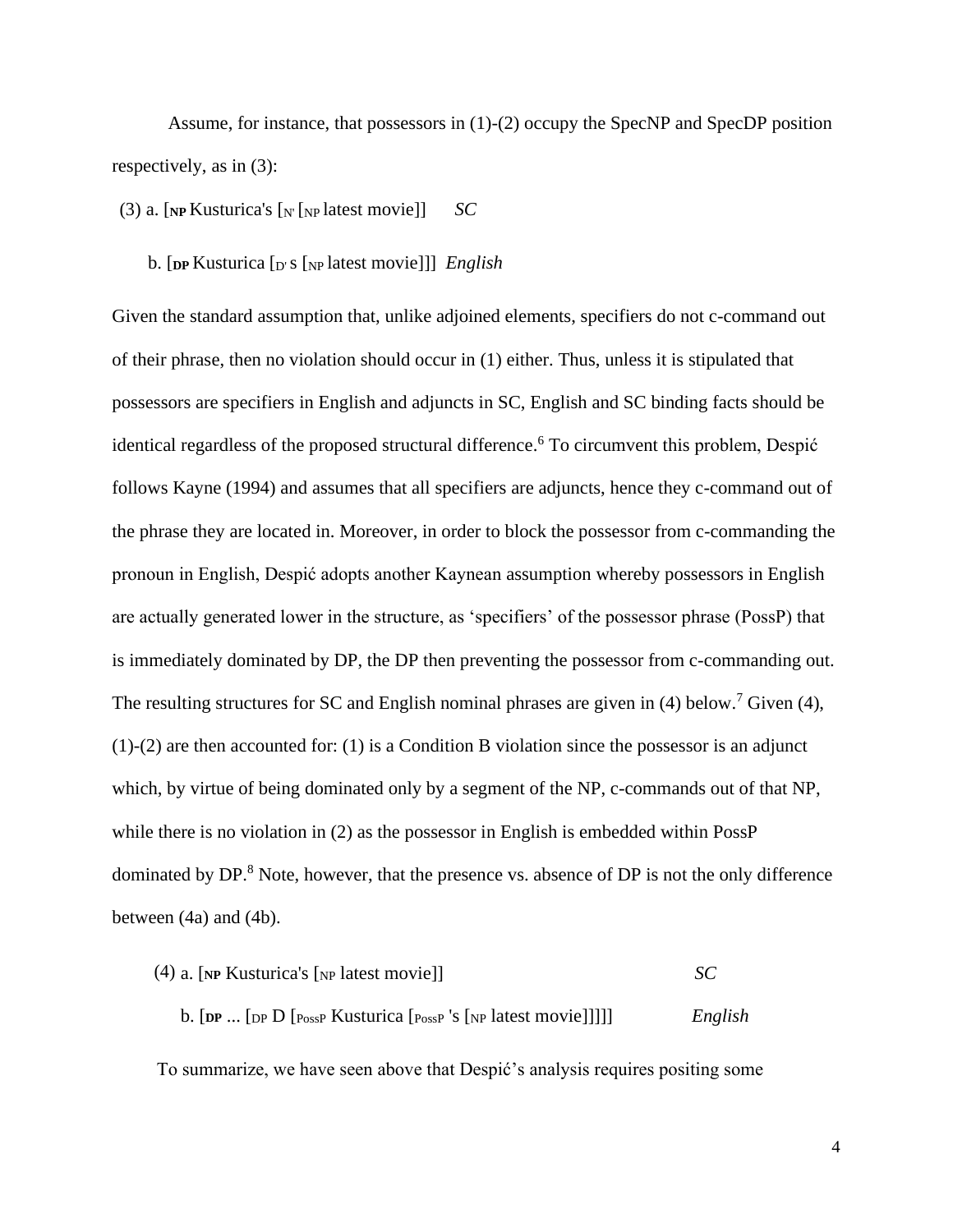additional structural distinctions between SC and English (in addition to requiring rather specific theoretical assumptions) in order to capture the contrast in  $(1)-(2)$ ; in other words, the presence vs. absence of DP by itself is not enough.

## **3 Discourse Constraints on Coreferential Pronouns**

## *3.1 Why Antecedents Matter*

In Despić's approach, the binding contrast in  $(1)-(2)$  above amounts to the issue of c-command between the coreferential elements. In this section I will argue that the availability of the relevant interpretation in (1)-(2) in fact depends on certain discourse properties of the antecedent and show that coreference is in principle possible even when under the analysis proposed in Despić the pronoun is c-commanded by a local antecedent, as is the case with SC (1), and conversely, that it can also be disallowed when under Despić's analysis the antecedent does not c-command the pronoun, as is the case in (2). I will therefore conclude that (1) is not a Condition B violation and, more generally, that the coreference relationship in question is not a reliable test for probing the structure of the nominal domain, including c-command relations, in examples like  $(1)-(2)$ .

Consider (5)-(7) (with the contexts given there): coreferential readings of strong and clitic pronouns in SC are allowed in (6)-(7) respectively, in contrast to (5), where both are ruled out on a par with Despić's  $(1)$ . If  $(5)$  is ungrammatical because of Condition B, as Despić argues, then no coreferential pronoun should be allowed in (6)-(7) either since the latter are structurally identical to (5). I will show below that the crucial factor determining the interpretive possibilities for the pronouns in (5B)-(7B) is actually the discourse status of the antecedent, as specified by the context questions given in (5A)- (7A) for each utterance in (5B)-(7B) (note, however, that a clitic in (5B) is ruled out independently of coreference, for reasons to be discussed below in ftn. 13).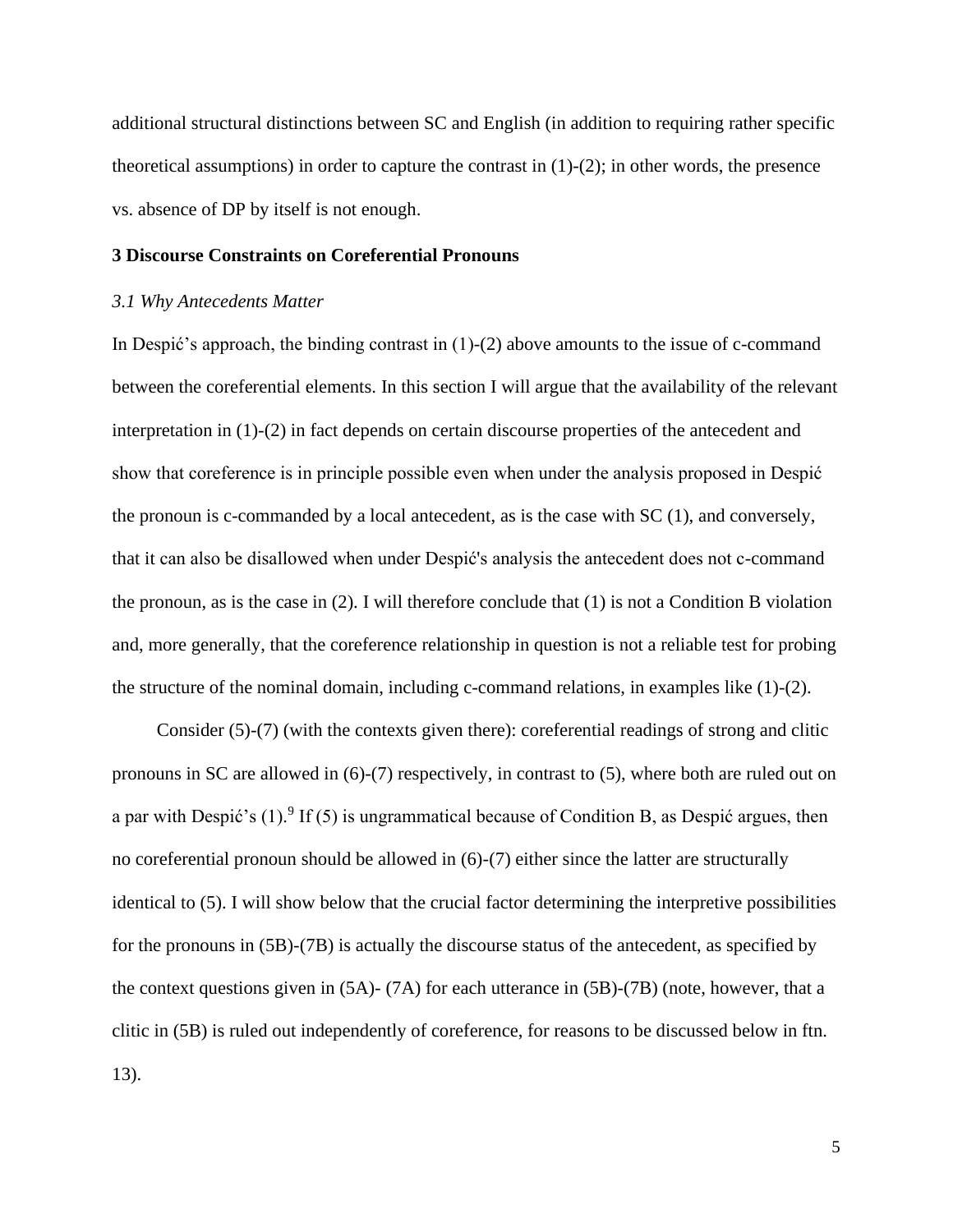- (5) A: *Who did Kusturica's latest movie disappoint?*
	- B: Kusturicin<sub>1</sub> najnoviji film (\*ga<sub>1</sub>) je razočarao (\*njega<sub>1</sub>). Kusturica's latest movie him<sub>CL</sub> is disappointed him<sub>STR.PRN</sub>. [intended] 'Kusturica<sub>1</sub>'s latest movie disappointed him<sub>1</sub>.
- (6) A: *Whose latest movie disappointed whom?*

B: Kusturicin<sub>1</sub> najnoviji film (\*ga<sub>1</sub>) je razočarao (**v**njega<sub>1</sub>). Kusturica's latest movie him<sub>CL</sub> is disappointed him<sub>STR.PRN</sub>. 'Kusturica<sub>1</sub>'s latest movie disappointed him<sub>1</sub>.'

(7) A: *What about Kusturica's latest movie? I know directors usually like their latest movies. Is it the case with Kusturica and his latest movie?*

B: Kusturicin<sub>1</sub> najnoviji film ( $\check{g}a_1$ ) je razočarao (\**njega*<sub>1</sub>).

Kusturica's latest movie him<sub>CL</sub> is disappointed him $_{STR.PRN}$ .

'Kusturica<sub>1</sub>'s latest movie disappointed him<sub>1</sub>.'

Consider first how the coreferential strong forms are licensed here. In (6B), the antecedent of the pronoun represents narrow new information focus as it corresponds to the *wh*-constituent provided in the context question in (6A) (the so-called question-answer congruence test, Büring 2005: 4).<sup>10</sup> The relevant interpretation of the strong pronoun is allowed here, as opposed to  $(5B)$ and (7B), where strong coreferential forms are ruled out. Contrary to (6B), the antecedent of the pronoun in (5B) and (7B) is not new information focus; rather, it represents discourse-given information in (5B) (see (5A)), while in (7B) it functions as a discourse topic/aboutness phrase, as the *What about X* test applied in (7A) forces its topic construal (Reinhart 1981). Given that (5B)-(7B) differ only in terms of the discourse properties of the antecedent, it follows that strong coreferential pronouns are only licensed by antecedents that are new information focus and,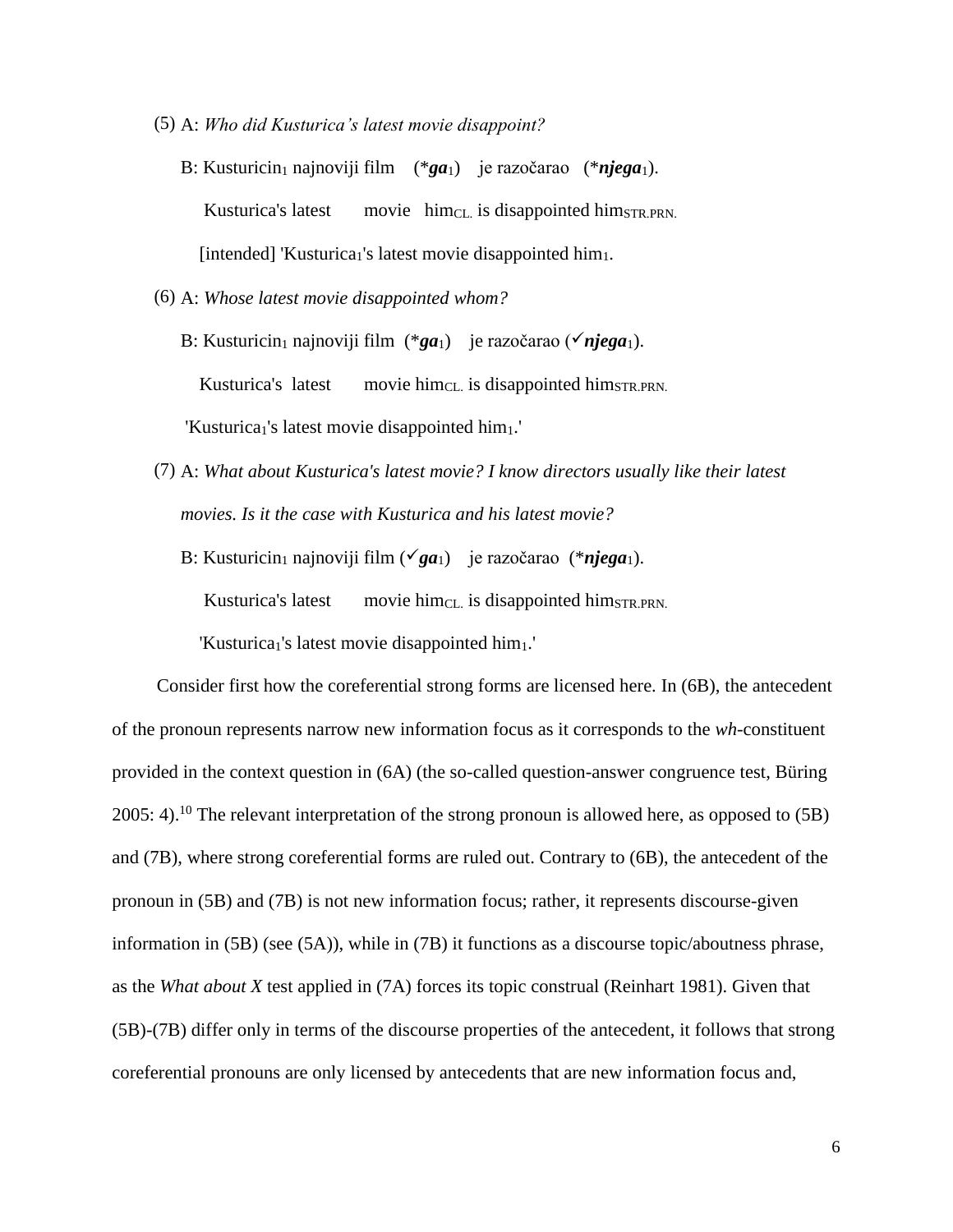conversely, that they are disallowed if coreferential with antecedents that represent given information or function as discourse topics.<sup>11</sup>

Note, however, that new information focus licenses the strong form only if placed on the antecedent, not on the pronoun itself. The latter is the case with (5B), where the strong pronoun also bears main sentential stress. Importantly, it is only new information focus antecedents that can license the relevant reading of the strong pronoun – contrastively focused antecedents cannot do so, as shown in (8B) (capital letters mark contrastive focus). However, if placed on the pronoun, contrastive focus can license the relevant interpretation, even if the antecedent has been previously introduced in the discourse. This is shown in (9B).<sup>12</sup>

(8) A: *Kusturica's latest movie disappointed Šijan.*

B: Ne.  $*\text{SIJANOV}_1$  najnoviji film je razočarao *njega*<sub>1</sub>.

No. Šijan's latest movie is disappointed him<sub>STR.PRN</sub>.

'No. Šijan's latest movie disappointed him.'

(9) A: *Did Kusturica's latest movie disappoint his sister?*

B: Ne. Kusturicin<sub>1</sub> najnoviji film je razočarao **NJEGA**<sub>1</sub>.

No. Kusturica's latest movie is disappointed him<sub>STR.PRN</sub>.

'No. Kusturica1's latest movie disappointed him<sup>1</sup> (*not his sister*).'

Another way to license the relevant interpretation when the antecedent requirement for strong pronouns is not met is by associating the pronoun with the focus particle *only*, as in (10). However, both instantiations of focus – prosodically marked contrastive focus, as in (9B), and focus associated with a focus-sensitive particle *only*, involve the key component of contrast.

(10) A: *Did Kusturica's latest movie disappoint his sister?*

B: Ne. Kusturicin<sub>1</sub> najnoviji film je razočarao *samo njega*<sub>1</sub>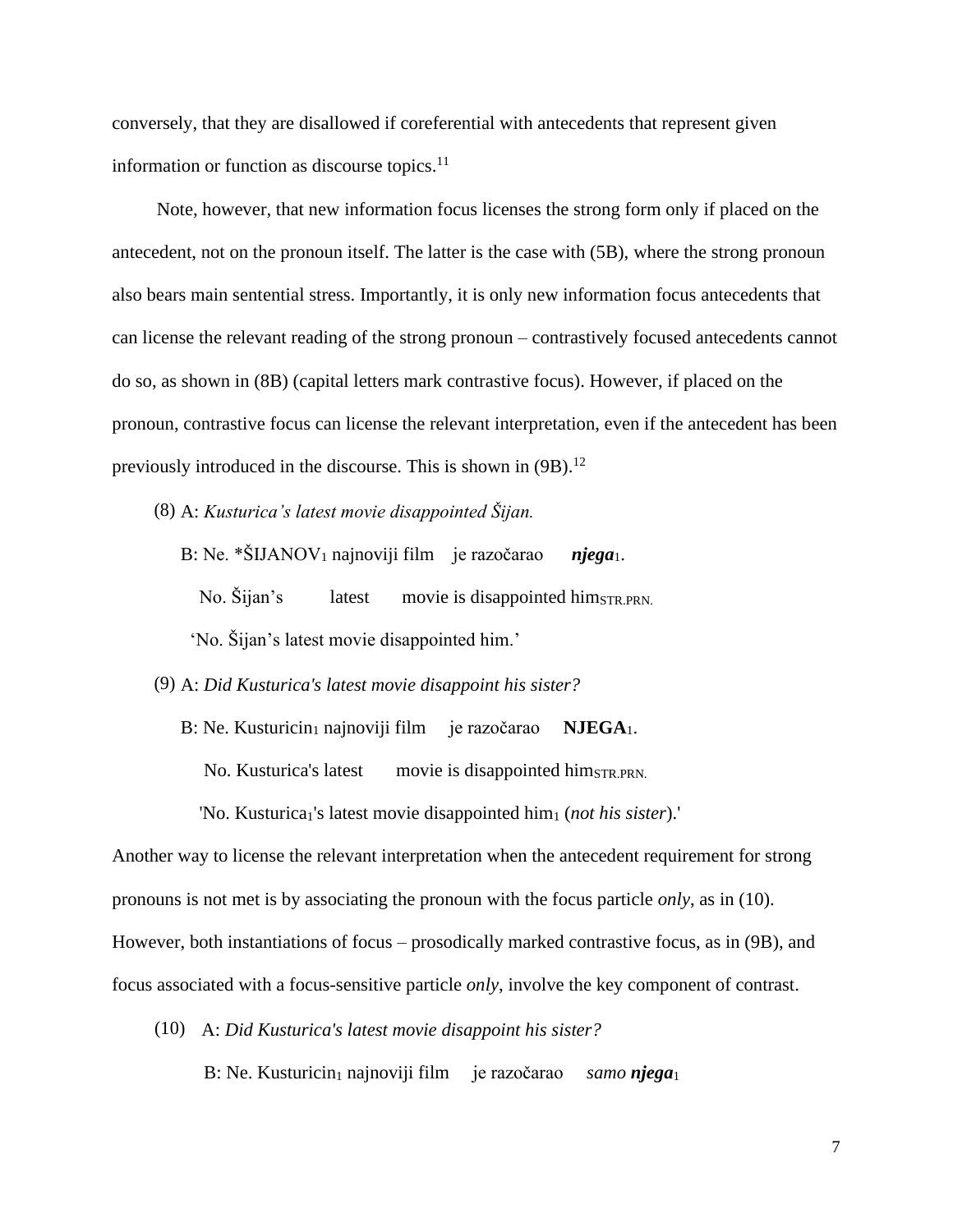No. Kusturica's latest movie is disappointed only him<sub>STR.PRN</sub>.

(a ne njegovu sestru).

and not his sister

'No. Kusturica's latest movie disappointed only him (*not his sister*).'

Coreferential clitics, on the other hand, require antecedents that are discourse topics, hence (7B) above is grammatical. Note that in (5B) the discourse topic is the entire NP, not just the antecedent *Kusturica*. 13

The above data demonstrate that the availability of coreferential readings of pronouns in examples like Despić's (1) in fact depends on the topic or focus interpretation of the antecedent (and in some cases the pronoun). I showed that strong pronouns require new information focus antecedents, while clitics are licensed by antecedents that function as discourse topics. In addition, if no appropriate antecedent is available for the former, coreference is possible provided that the pronoun is contrastively focused. Thus, depending on these discourse conditions, coreferential pronouns can in fact be allowed in (1), which is crucially unexpected if (1) were a Condition B effect (as will be shown in Section 4, true Condition B violations cannot be rescued in the discussed ways).

## *3.2. Weak and Strong Pronouns in English*

Pronouns in English are also sensitive to discourse properties of their antecedents, in the manner discussed above for SC pronouns. I will show below that pronouns coreferential with a possessor in examples like (2) above are in fact not always grammatical although Condition B is not at issue here (recall that the possessor in such cases does not c-command the pronoun (Kayne 1994, Despić 2011). This will provide further support for the two main claims made here: namely, that the (un)availability of coreferential pronouns in cases like  $(1)-(2)$  is not a reliable test for probing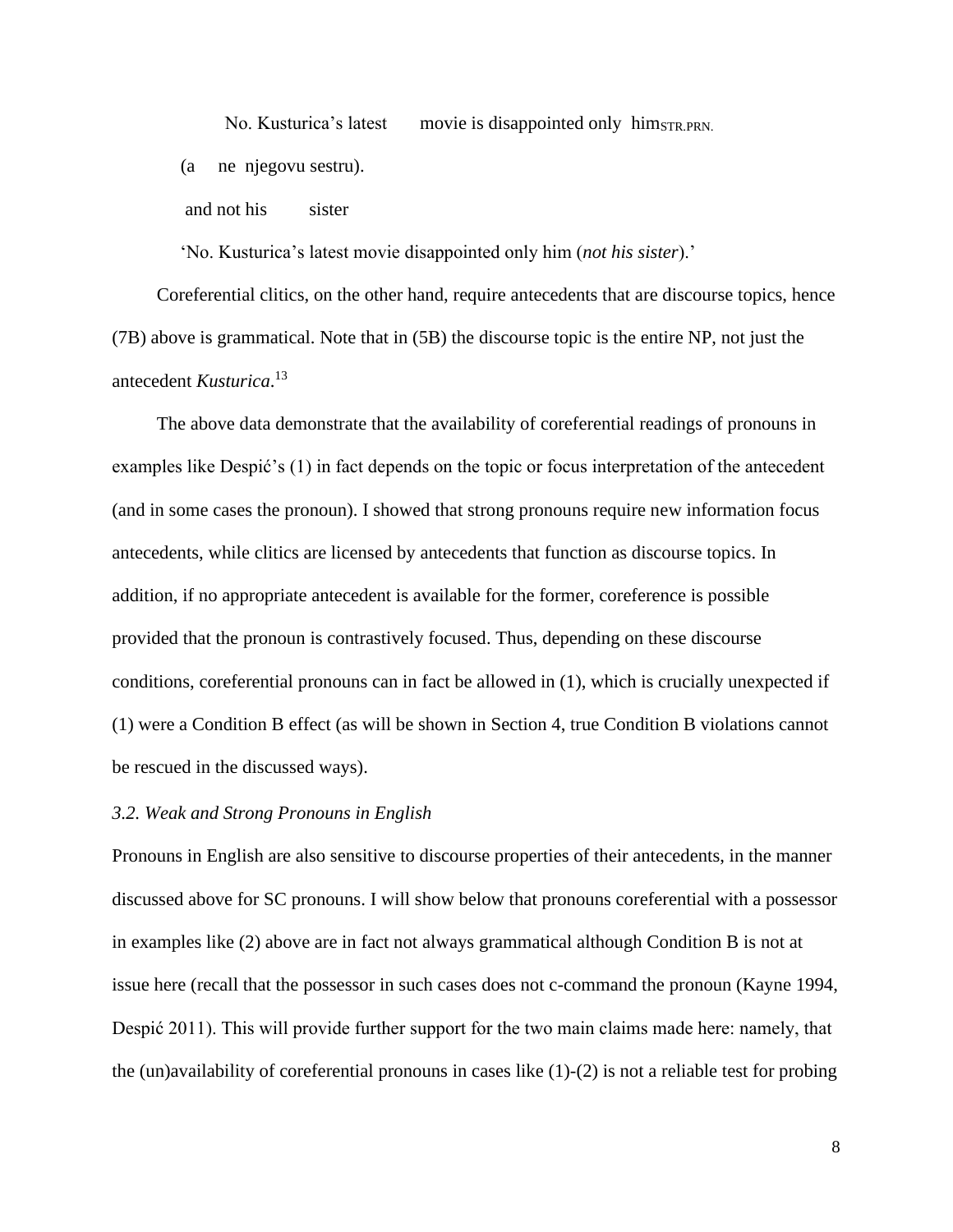structure (i.e., c-command relations) and, by analogy, that SC (1) is not a Condition B violation since the restriction on coreference in such contexts is governed not by structural c-command but by discourse considerations.

Consider the contrast given in  $(11)-(12)$ : as indicated by the context question in  $(11A)$ , the antecedent of the pronoun in (11B) is a topic and the relevant interpretation is allowed. If the antecedent is new information focus, as in (12B), the coreferential pronoun is disallowed unless the pronoun bears stress, as in  $(12B')$ .<sup>14</sup> This suggests that unstressed English pronouns pattern with SC clitics in that they can only be coreferential with topic antecedents (cf. (11B)-(12B)), while stressed pronouns behave like SC strong pronouns since they require new information focus antecedents (note crucially that if the pronoun in (11B) is stressed, it must be disjoint from the topic antecedent).  $15$ 

- (11) A: *What about John? Who disappointed him?* B: John<sub>1</sub>'s friends disappointed *him*<sub>1</sub>.
- (12) A: Whose friends disappointed who?
	- B:  $*John_1's$  friends disappointed  $him_1$ .
	- $B'$ : John<sub>1</sub>'s friends disappointed  $\text{HIM}_1$ .

The observed parallelism indicates that English also has a two-way (i.e., weak/strong) split in its pronominal system, at least in object positions. Using the established antecedent constraints for coreferential pronouns in SC as a diagnostic, I showed that unstressed pronouns in English behave like clitics, while pronouns bearing stress show properties of non-clitic or strong pronouns. <sup>16</sup> That the former should indeed be analyzed as clitics has also been independently argued for by Bošković (1997, 2004). Bošković (1997) observes that *wager*-class verbs cannot exceptionally Case-mark lexical NPs (as also noted by Postal 1974) unless they  $\Theta$ -mark them or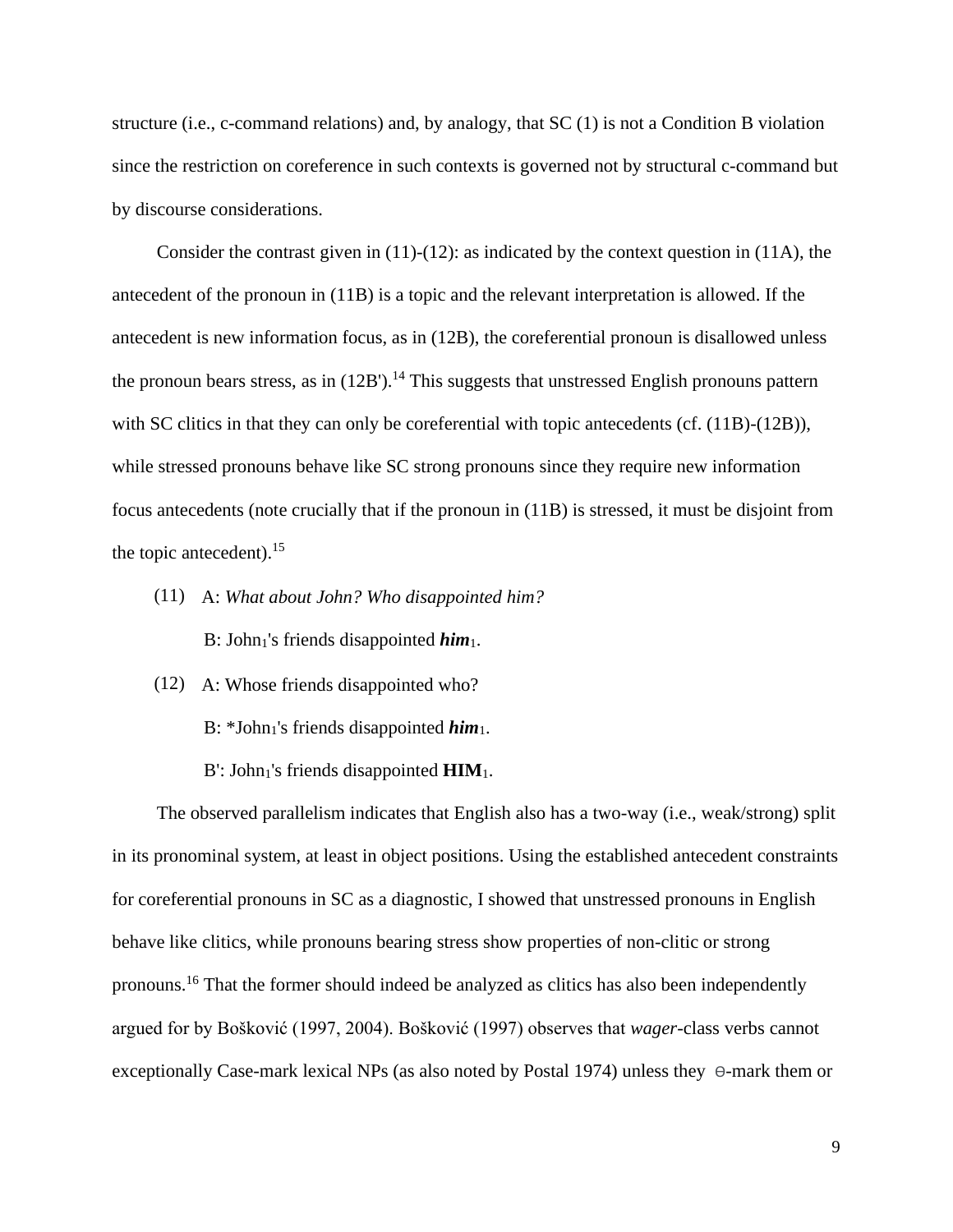unless the NPs in question are  $X^0$ 's, that is, clitics. Given the data in (13)-(17), he concludes that if the pronouns in (13)-(14) are analyzed as clitics, then the ill-formed (15)-(16) could be captured in the same manner as the parallel example from French (17), which shows a wellknown observation that clitics cannot be coordinated. Note that Bošković also observes that the pronouns in  $(13)-(14)$  must be unstressed, which further supports the clitic analysis.<sup>17</sup>

- (13) Mary alleged *him* to have kissed Jane.
- (14) Mary never alleged *him* to have kissed Jane.
- (15) \*Mary alleged *him* and *her* to have kissed Jane.
- (16) \*Mary never alleged *him* and *her* to be crazy.
- (17) \*Je *le* et *la* rencontre tous les jours.

I him and her meet all the days

[intended] 'I meet him and her every day.' (Bošković 1997: 58-59)

Bošković (2004) provides additional evidence from Quantifier Float (QF). Consider (18)- (19), from Bošković (2004: 706): given his generalization that quantifiers cannot be floated in  $\theta$ positions, the ill-formedness of (18) follows because *all* is floated in a  $\Theta$ -position (note that Bošković shows that, as also argued by a number of authors (e.g. Authier 1991, Johnson 1991, Ura 1993, Koizumi 1995, Bošković 2002, 1997, a.o.), English has overt object shift – which means that *the students* in (18) does move). However, the grammaticality of (19), with an object pronoun, is then surprising. Bošković suggests that the contrast in (18)-(19) immediately follows if English object pronouns move higher than object NPs, undergoing an additional step of movement, that is, cliticization. Then, in contrast to (18), the quantifier in (19) is not floated in the  $\theta$ -position but in the object shift position, hence the sentence is grammatical.<sup>18</sup>

(18) \*Mary hates the students all.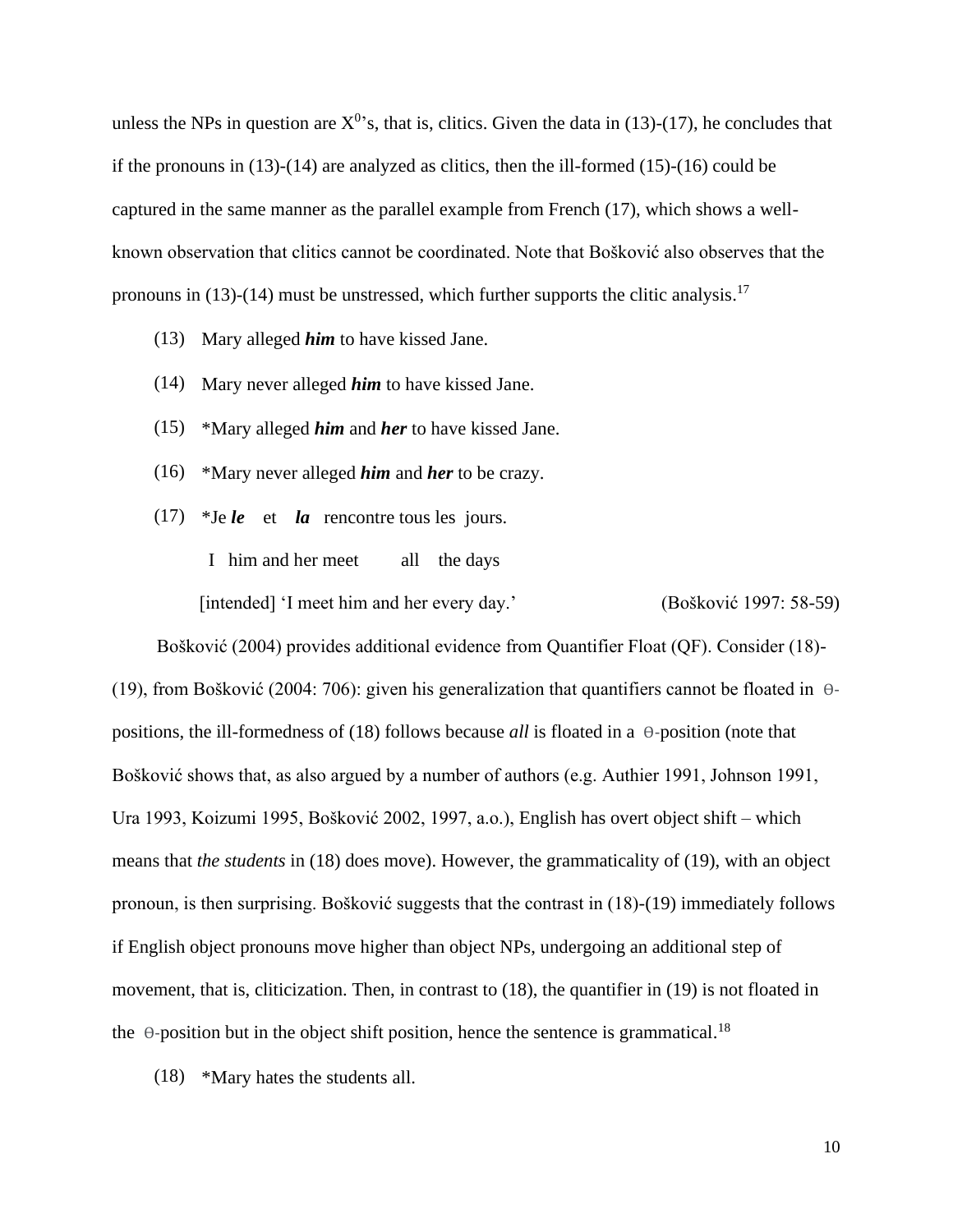#### (19) Mary hates *them* all.

This is further supported by (20)-(21), which show that contrastively focused and coordinated object pronouns (hence, unambiguously non-clitics) cannot float a quantifier:<sup>19</sup>

- (20) \*Mary hates **THEM** all.
- (21) \*Mary hates *you*, *him* and *her* all. (Bošković 2004: 708)

The preceding discussion raises the question why the binding contrast between SC and English reported in Despić appears to hold in the first place. I would like to suggest that the difference can be easily explained in terms of stress – the main idea being that there is always an implied context for each utterance, with stress placement crucially aiding the interpretation when no explicit context is provided.

Consider in this regard a modified version of (1)-(2), given in (22) (I am focusing on SC strong forms here): $^{20}$ 

(22) a. \*Kusturicin<sub>1</sub> papagaj je ujeo *njega*<sub>1</sub>.

Kusturica's parrot is bit him<sub>STR.PRN</sub>.

'Kusturica<sub>1</sub>'s parrot bit him<sub>1</sub>.'

b. Kusturica<sub>1</sub>'s parrot bit *him*<sub>1</sub>.

In SC, main sentential stress always falls on the most deeply embedded element which is consequently interpreted as new information focus.<sup>21</sup> This is not the case in English, where stress and focus do not have to be on the rightmost element (Zubizaretta 1998).<sup>22</sup> Thus, given its position, the pronoun in (22a) receives the main stress and is interpreted as new information focus, which in turn leads the speaker to build a context forcing such interpretation (in this case, *Who did Kusturica's parrot bite?*), hence the ungrammaticality (recall that both clitics and strong pronouns are disallowed in such contexts if coreferential with the possessor).<sup>23</sup> This is, however,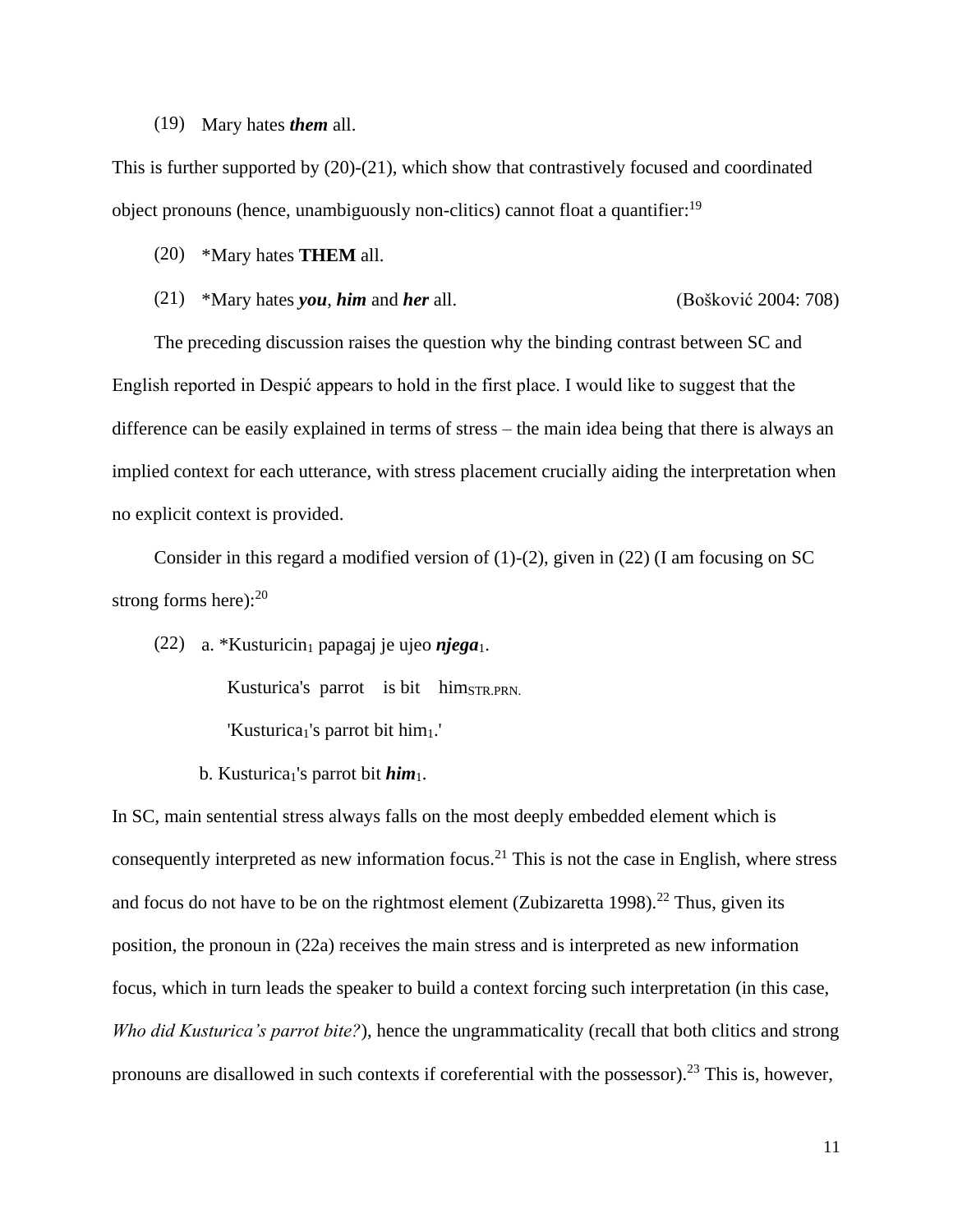not the case in English – without a specific context, the main stress in (22b) actually falls on the verb rather than the pronoun and the new information focus interpretation of the pronoun is unavailable here. Note that if the pronoun in (22b) were stressed, as in SC (22a), the coreferential reading would be unavailable, on a par with SC (22a).

That this is the main culprit behind the reported difference in (22a) and (22b) is confirmed by Italian, which conveniently patterns with English in that it has articles (hence, it is a DP language) but behaves like SC in that the main stress uniformly falls on the rightmost element (see Cinque 1993, Zubizaretta 1998 for details on stress assignment in Italian). Thus, on a par with SC (22a), the pronoun in (23) receives the main stress and is interpreted as new information focus.<sup>24,25</sup> As predicted, the coreferential reading of the pronoun in (23) is banned. Note that (23) cannot be a binding violation given that there is no c-command between the coreferential elements.

(23) \*Il pappagallo di Gianni<sub>1</sub> ha morso  $lui_1$ . the parrot of John's has bit him $_{STR.PRN}$ . [intended] 'John<sub>1</sub>'s parrot bit him<sub>1</sub>.'

To summarize, in this section I argued that the coreferential readings of pronouns in examples like (1)-(2) crucially depend on the discourse properties of the antecedent. I showed that coreference is in principle possible even when under the analysis proposed in Despić the pronoun is c-commanded by a local antecedent, as in (1), and that it can be disallowed when the antecedent does not c-command the pronoun under Despić's analysis, as in (2). I have shown that SC and English pattern alike with respect to coreferential pronouns in configurations like (1)-(2) and that the initial contrast reported in Despić disappears once the relevant contextual factors are controlled for.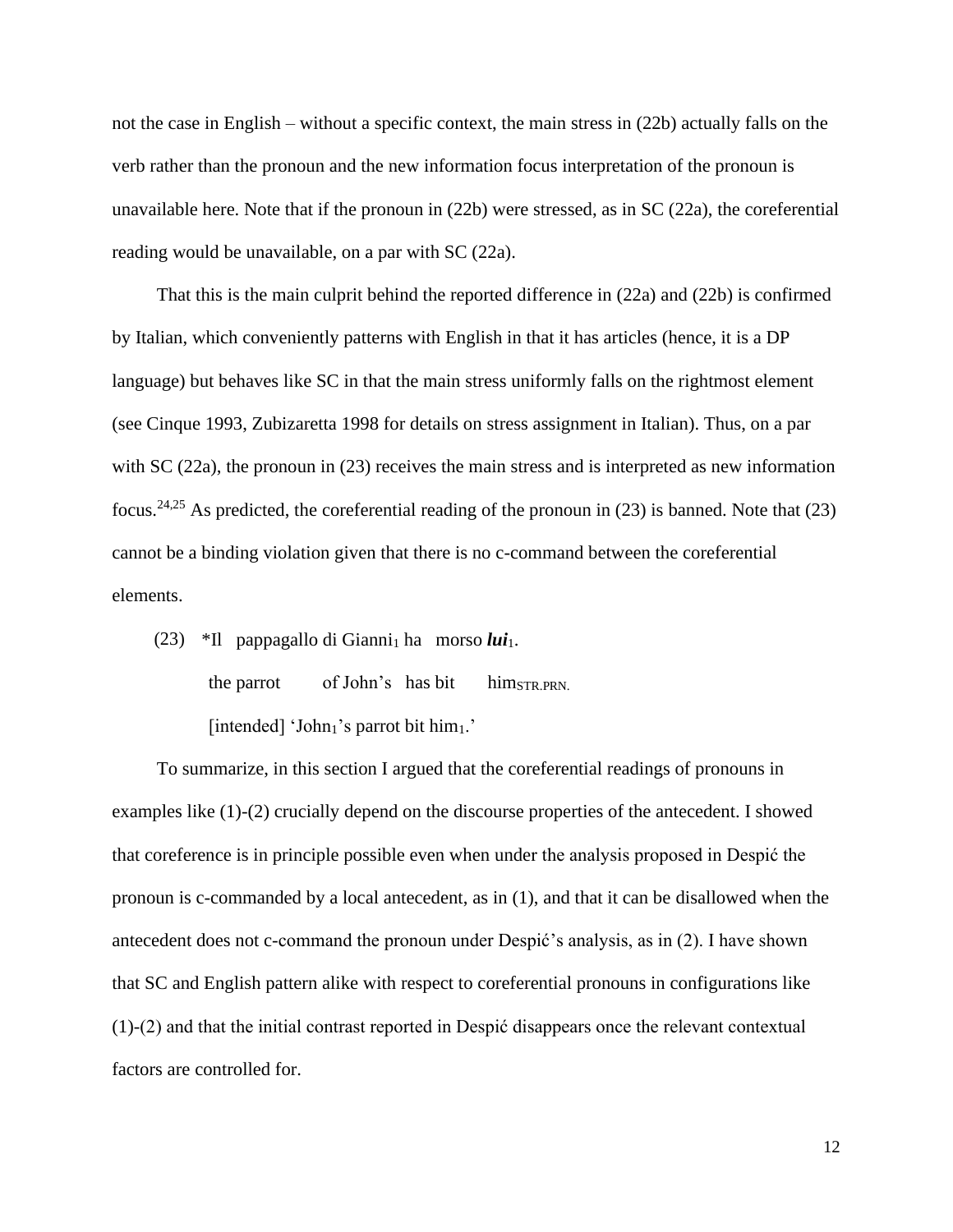## **4 Apparent and Real Condition B Effect**

The above observations on discourse licensing of coreferential readings of pronouns have important implications for Despić's analysis of (1), repeated here as (24). Despić contends that (24) is a Condition B violation – both the strong and the clitic pronoun disallow coreference with the possessor which, by assumption, c-commands out of its phrase, hence the violation. However, I showed that the coreference in (24) can in fact be allowed, provided that certain discourse conditions on coreferential readings of pronouns are met.

(24) [**NP** Kusturicin<sup>1</sup> [najnoviji [film]] (\**ga*1) je zaista razočarao (\**njega*1).

Kusturica's latest movie  $him_{CL}$  is really disappointed him $_{STR.PRN}$ . [intended] Kusturica<sub>1</sub>'s latest movie really disappointed him<sub>1</sub>.

Consider now examples like (25), a standard Condition B violation, where the antecedent is not a possessor and hence uncontroversially c-commands the pronoun.

(25) Kusturica<sup>1</sup> (\**ga*1) je razočarao (\**njega*1). Kusturica him<sub>CL</sub> is disappointed him<sub>STR.PRN</sub>. [intended] 'Kusturica disappointed himself.'

Let us consider whether satisfying the above discourse conditions would make the strong pronoun in (25) acceptable under the relevant interpretation. In (26), the antecedent is new information focus but, contrary to (6) above, this does not suffice to license a coreferential strong pronoun. If the antecedent is a topic, as in (27), we would expect that contrastive focus would facilitate the intended reading, on a par with (9) (if both involve the same kind of violation, Condition B, as Despić argues). However, the coreferential strong form is still disallowed.

- (26) A: *Who disappointed who?*
	- B: \*Kusturica<sub>1</sub> je razočarao *njega*<sub>1</sub>. \*STR.PRN.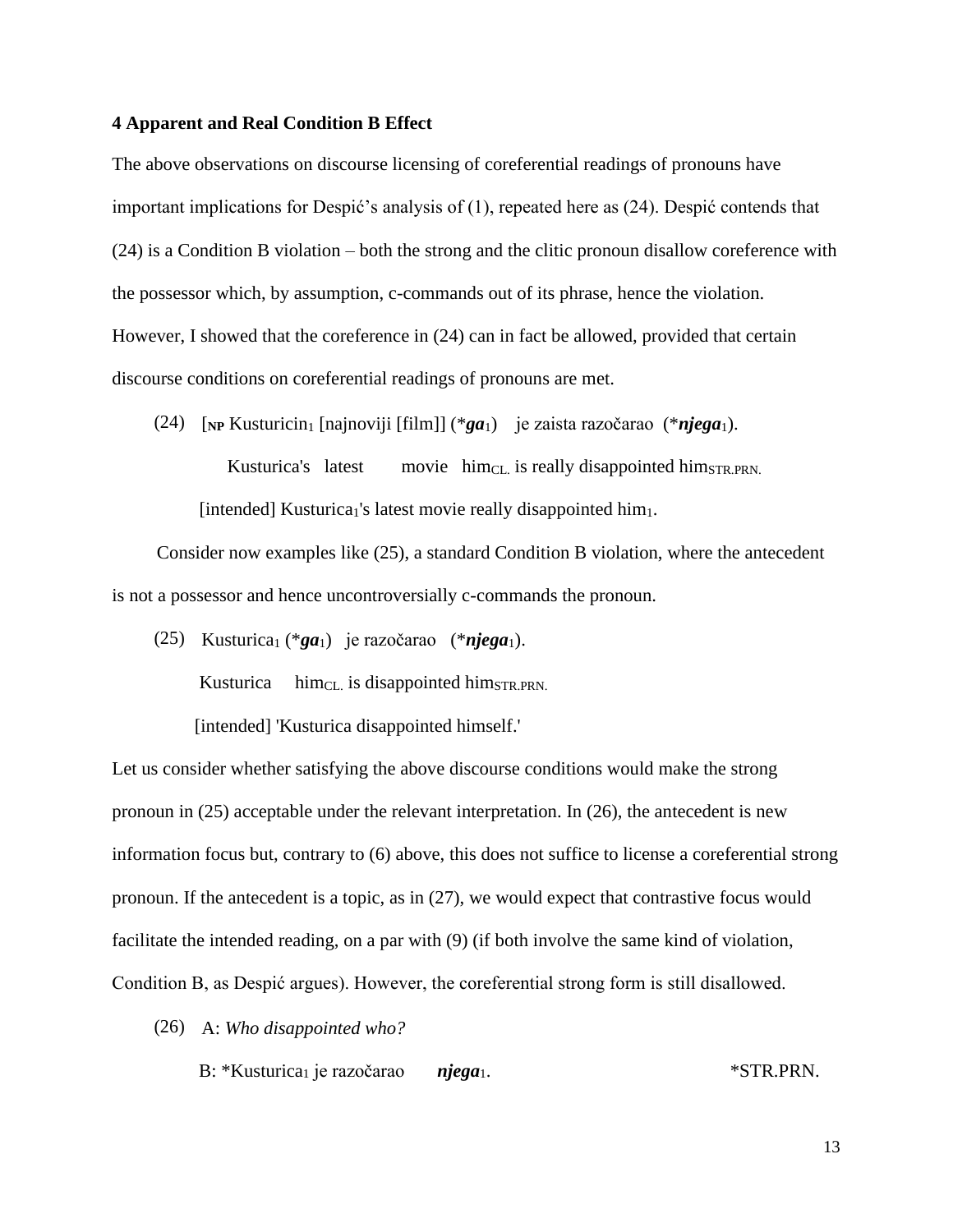Kusturica is disappointed him<sub>STR.PRN</sub>.

[intended] 'Kusturica disappointed himself.'

- (27) A: *What about Kusturica? Did he disappoint his sister?*
	- B: \*Ne. Kusturica<sub>1</sub> je razočarao *njega*<sub>1</sub>/ **NJEGA**<sub>1</sub>. \* STR.PRN. No. Kusturica is disappointed him<sub>STR.PRN</sub>/him<sub>FOC.</sub> [intended] 'No. Kusturica disappointed himself.'

Similarly, a coreferential clitic in (25) is ruled out without exception, even if the antecedent is a discourse topic, as in (28), which crucially differs from (7) above.

- (28) A: *What about Kusturica? I know that directors usually admire themselves and their own work – is he like that?*
	- B: \*Ne. Kusturica<sub>1</sub> *ga*<sub>1</sub> je razočarao. \*CL. No. Kusturica him<sub>CL</sub> is disappointed

[intended] 'No. Kusturica disappointed himself.'

Thus, there is a clear-cut contrast with respect to coreferential pronouns in configurations like (24), where the relevant interpretation can in fact be allowed under the discourse conditions discussed above, and (25), where coreference is invariably disallowed. Given that (25) uncontroversially involves a Condition B violation, the different behavior of (24)-(25) in the relevant respects then provides evidence that (24) should not be treated as a Condition B effect – as shown above, clear Condition B violations cannot be rescued by manipulating the relevant discourse factors. As I will show in the next section, the same discourse conditions on strong/clitic pronouns observed in configurations like (24) also hold in cases of intersentential anaphora, thus further supporting my claim that (24) is not a Condition B violation.

Finally, consider the data in (29) (Guglielmo Cinque, pers.comm.). (29a) and (29b) differ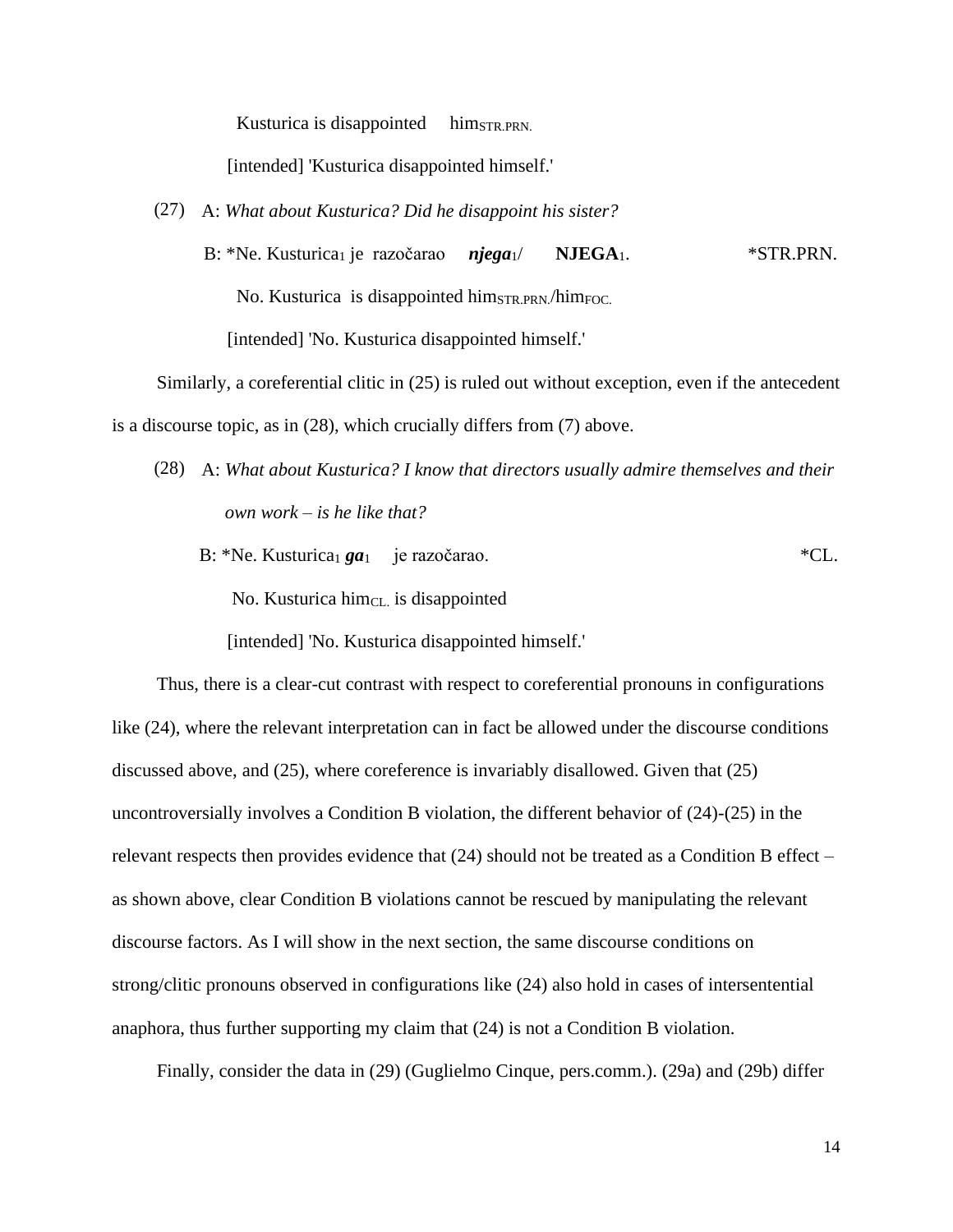only in terms of antecedent type (possessor vs. non-possessor), just like (24)-(25). The coreference between the possessor and the clitic pronoun is acceptable in (29a), but not in (29b), where the antecedent is not a possessor. Thus, unlike the possessor example  $(29a)$ ,  $(29b)$  is a Condition B violation.

\n- (29) a. Njegov<sub>1</sub> otac 
$$
ga_1
$$
 smatra glupim.
\n- his  $father him_{CL}$  considers stupid
\n- His<sub>1</sub> father considers him<sub>1</sub> stupid.
\n- b. \*On<sub>1</sub>  $ga_1$  smatra glupim.
\n- he  $him_{CL}$  considers stupid [intended] 'He<sub>1</sub> considers him<sub>1</sub> stupid.
\n

## **5 Support from Intersentential Anaphora**

The grammaticality of the pronoun-coreferential-with-possessor constructions was shown above to depend on the discourse properties of the possessor, rather than the presence or absence of ccommand between the coreferential elements – that is, it was argued that Condition B is not the responsible factor in the relevant cases. Below I will demonstrate that the same discourse constraints on coreferential pronouns in SC also hold in cases of intersentential anaphora – that is, in environments where coreferential elements are in separate sentences and Condition B is clearly not at issue. This will further support my claim that examples like (1) are in fact not Condition B violations.

Recall that SC strong pronouns require new information focus antecedents and cannot be coreferential with discourse topics or discourse-given referents unless they are contrastively focused; weak pronouns, on the other hand, are most readily interpreted as coreferential with topic antecedents. The same pattern is observed at the level of discourse: as shown in (30)-(31),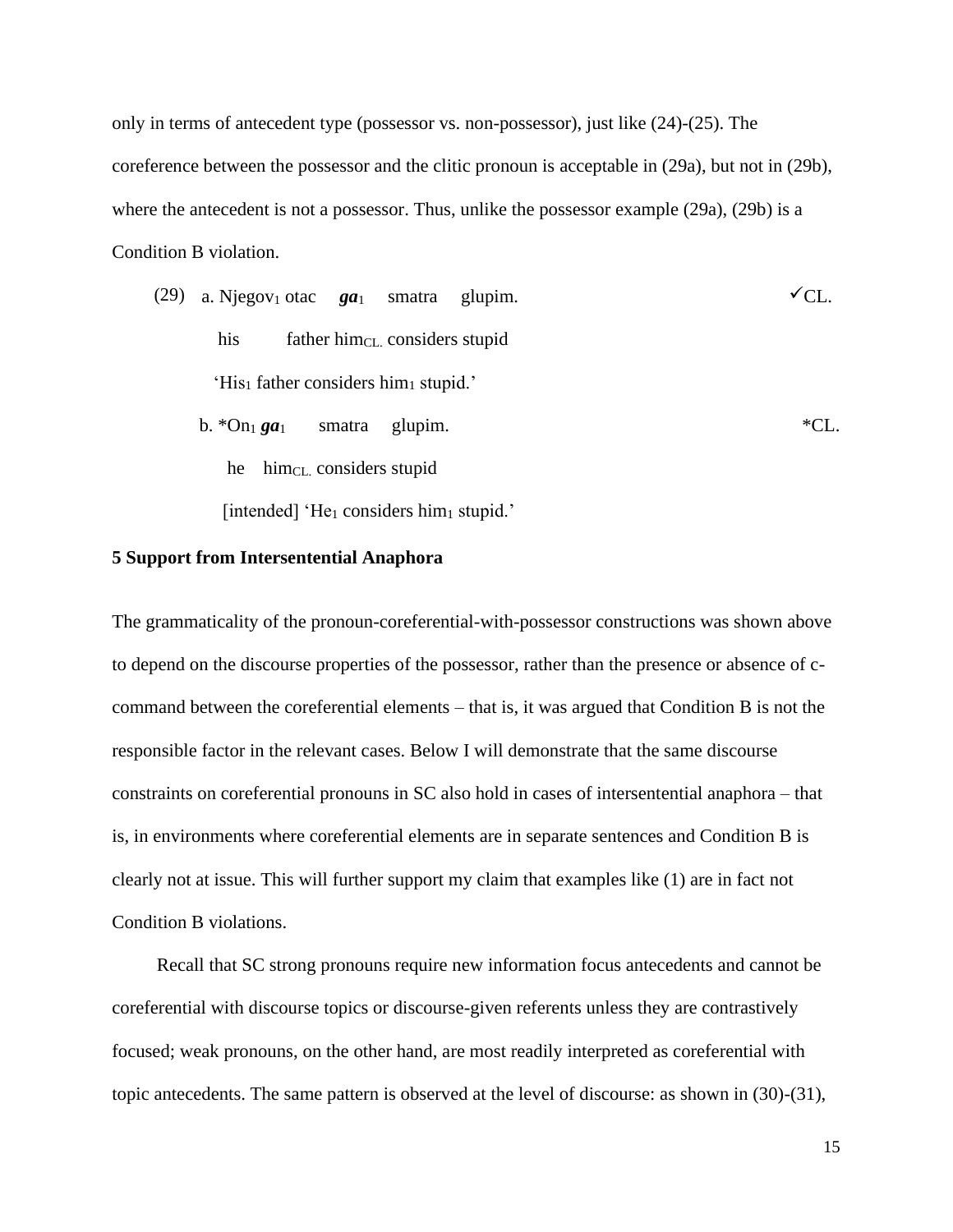the strong form must be disjoint from the discourse topic, even though the two are not in a ccommand relationship.<sup>26</sup> Expectedly, only weak forms (pro in  $(30)$  and a clitic in  $(31)$ ) are felicitous here.<sup>27</sup>

- (30) A: *What about John1?*
	- B: Marija je čula da se *pro*<sub>1</sub> / ??*on*<sub>1</sub> preselio u Minhen. Marija is heard that se<sub>REF.CL.</sub> *pro*/ he<sub>STR.PRN</sub> moved in Munich 'Mary heard that he<sub>1</sub> moved to Munich.'
- (31) A: *What about John1?*

B: Marija je čula da *pro* su **ga**<sub>1</sub>/??**njega**<sub>1</sub> juče uhapsili. Mary is heard that *pro* are him<sub>CL</sub>/him<sub>STR.PRN</sub> yesterday arrested 'Mary heard that they arrested him<sub>1</sub> yesterday.'

The antitopicality of strong pronouns obtains even when the topical antecedent is strongly preferred by the background context, as in (32) below. The pronoun in (32) can only be coreferential with the antecedent that is new information focus (*Maša*), not with the topic *Marija*  (the latter interpretation is possible only if a *pro* is used).<sup>28</sup>

(32) A: *Every weekend Marija invites a colleague from work to her place. Do you know who she invited for dinner today?*

B: Danas je [Marija<sub>1</sub>]<sub>TOP</sub> ugostila [Mašu<sub>2</sub>]<sub>FOC</sub>. *Ona*<sub>2<sup>\*1</sup></sub> je napravila veliki nered praveći salatu!

today is Marija invited Maša. She<sub>STR.PRN</sub> is made big mess making salad

'Today, Mary<sup>1</sup> invited Maša2. She<sup>2</sup> made a big mess making a salad!'

However, if the antecedent of the strong pronoun in (32B) is moved to a position where it can no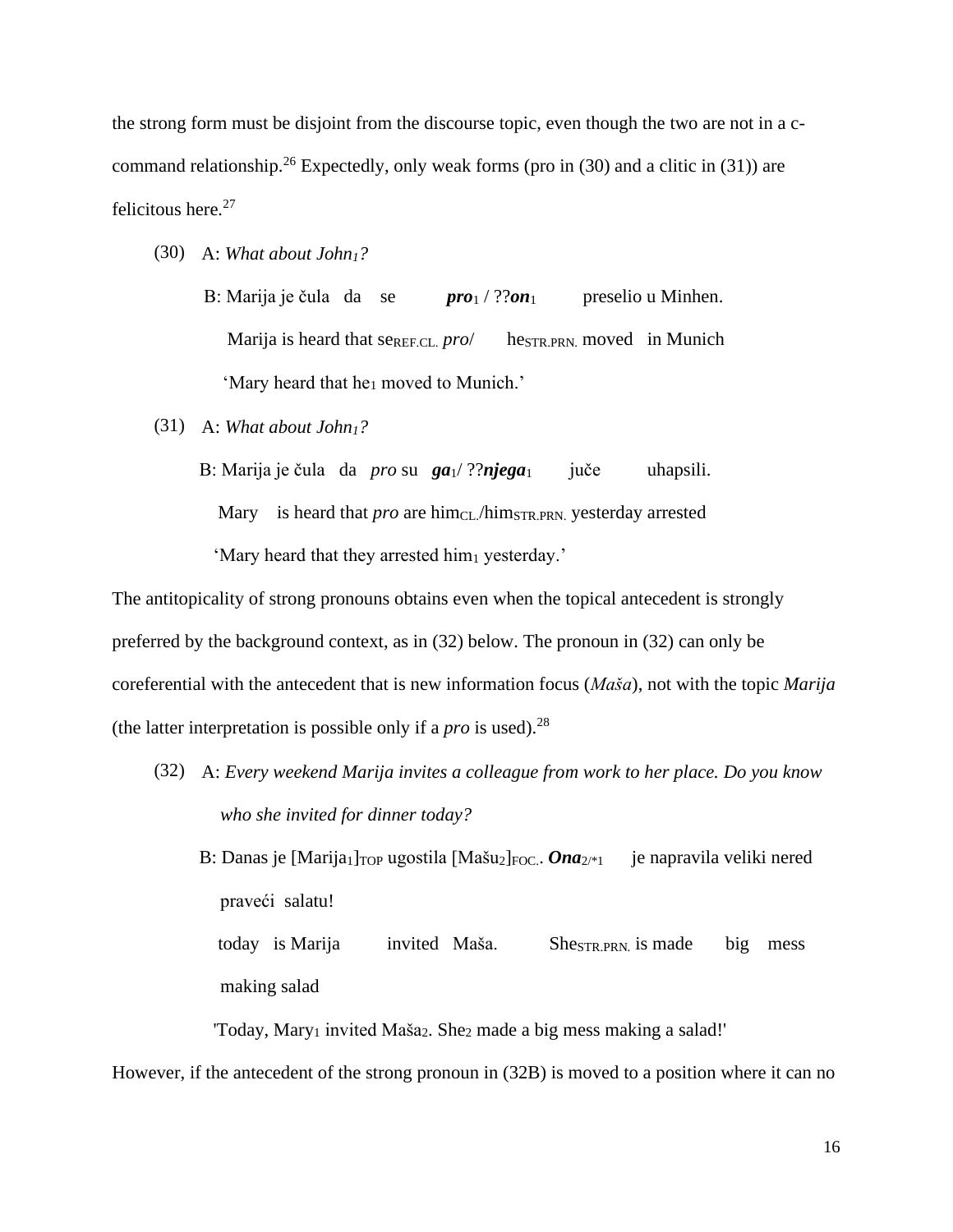longer receive main sentential stress and is interpreted as given (the so-called *defocalized phrase scrambling* (Stjepanović 1999), the antecedent possibilities for the strong pronoun flip: in (33B), the pronoun can only refer to *Marija*, which is now interpreted as new information focus by virtue of being sentence-final.<sup>29</sup>

- (33) A: *Every weekend Maša gets invited for dinner by a colleague from work. Do you know who is hosting her today?*
	- B: Danas je [Mašu<sub>2</sub>] ugostila [Marija<sub>1</sub>]<sub>FOC</sub>. *Ona*<sub>1/\*2</sub> je napravila veliki nered praveći salatu!

today is Maša<sub>ACC</sub> invited Marija<sub>NOM</sub>. She<sub>STR.PRN</sub> is made big mess making salad

 $Today$ , Mary<sub>1</sub> invited Maša<sub>2</sub>. She<sub>1</sub> made a big mess making a salad!'

Defocalized phrase scrambling therefore provides direct evidence that SC strong pronouns require new information focus antecedents, as demonstrated by the contrast in (32)-(33). In that regard, they function as *topic-shift anaphors* (Givón 1983, Van Kampen 2004), taking focused antecedents and turning them into new topics. By contrast, given their antecedent requirements, coreferential weak pronouns have a pragmatic role of marking topic continuity rather than topicshift. $30$ 

Finally, note that the parallelism between SC and English pronouns discussed above also extends to cases of intersentential anaphora. In (34)-(35), the only available antecedent is a discourse topic *Mary* – in such cases, an unstressed pronoun is used in English (34B), and a clitic in SC (35B). If the pronoun is stressed, as in (34B')-(35B'), it is necessarily interpreted contrastively in both languages (*John kissed Mary, and not Emma*).

(34) A: *Mary<sup>1</sup> came to the party.*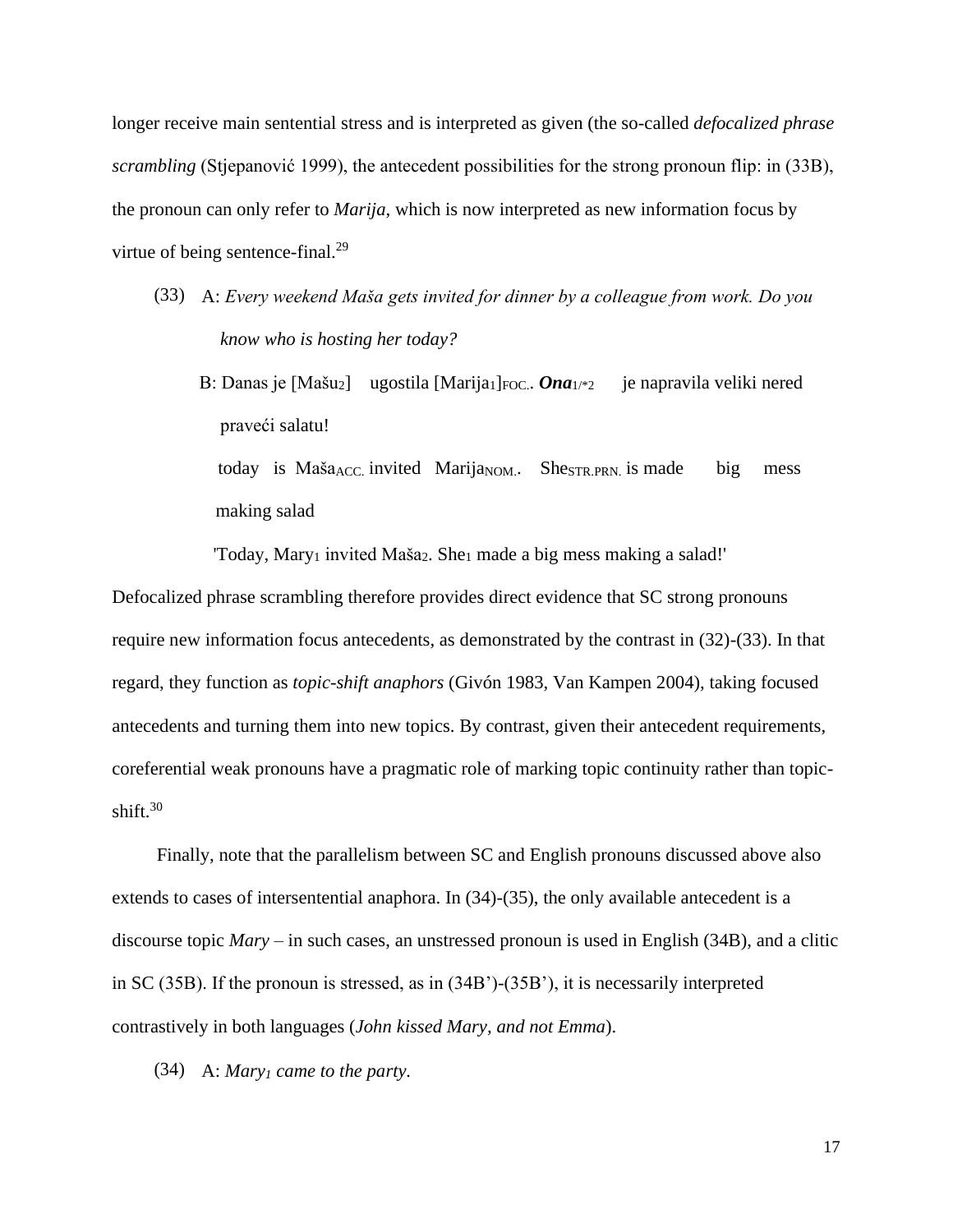B: John kissed *her*<sub>1</sub>.

B': John kissed **HER**1.

(35) A: *Mary<sup>1</sup> came to the party.*

B: Jovan  $ju_1$  je poljubio (\**nju*<sub>1</sub>). Jovan herc<sub>L</sub> is kissed her<sub>STR.PRN</sub>. 'Jovan kissed her.'

B': Jovan  $(*ju_1)$  je poljubio  $NJU_1$  (a ne Emu).

Jovan herc<sub>L</sub> is kissed her<sub>STR.PRN</sub> (and not Emma)

'Jovan kissed her (*and not Emma*).'

To summarize, I have shown above that the same discourse conditions on coreferential pronouns apply both in cases of possessor binding like Despić's (1) and in environments where the pronoun is clearly not c-commanded by its antecedent, hence Condition B is not at issue. Moreover, those conditions are irrelevant for traditional Condition B violations, which remain ungrammatical under the discourse conditions that make (1) and cross-clausal cases of coreference discussed in this section acceptable. This confirms that (1) should not be analyzed as a Condition B violation. The preceding discussion has also shown that SC patterns with English with respect to the relevant discourse conditions on coreferential pronouns, both in basic cases like Despić's (1)-(2) and in contexts where the coreferential elements are part of separate sentences, hence clearly not in a c-command relationship.

## **6 A Third Way of Licensing Coreferential Strong Pronouns**

The availability of the coreferential reading for strong pronouns in SC was shown above to depend on focus such that the relevant interpretation is allowed only if the antecedent of the pronoun represents new information focus or, alternatively, if the pronoun bears contrastive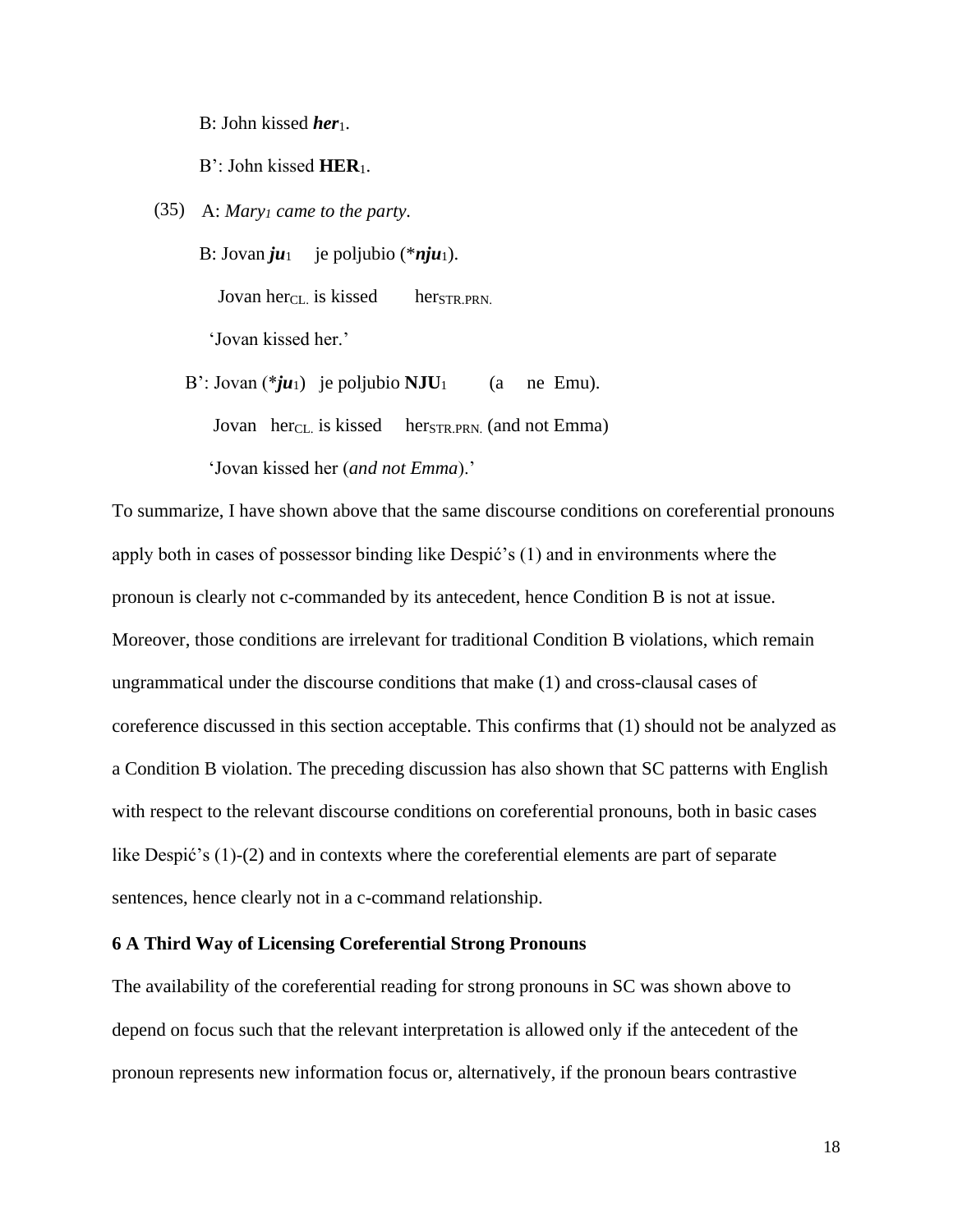focus. These discourse conditions hold both in configurations like (1) above and in cases where Condition B is clearly not at issue (but not in traditional Condition B cases). Below I will introduce a third way of licensing of coreferential strong pronouns in SC – namely, by placing contrastive focus on elements other than the pronoun itself.

As also observed by Despić (2011), strong pronouns embedded in an adjunct clause are degraded if coreferential with the matrix subject – the intended interpretation is only felicitous if a weak pronoun is used. This is illustrated in (36). Note that the antecedent of the pronoun in (36) represents discourse-given information. Note also that the pronoun does not c-command the R-expression in the matrix clause, hence the violation cannot be a Condition C effect (in fact, the ill-formedness of the example is not due to a disjointness requirement on R-expressions, but due to the choice of the pronoun since the example becomes grammatical if a weak pronoun is used). Context: *Marija and Jovan are in a relationship*.

(36) Kad je *pro*1/\**on*1 kod kuće, **Jovan**<sup>1</sup> želi da Marija hoda gola po when is *pro*/ he<sub>STR.PRN</sub> at home, Jovan wants that Marija walks naked around kući.

house

[intended] 'When he<sub>1</sub> is at home, Jovan<sub>1</sub> wants Marija to walk around the house naked.'

Interestingly, if a focalized adverb is present in the structure, the relevant interpretation becomes available. This is shown in (37) below.

(37) Pošto je *on*<sup>1</sup> *uvijek* kod kuće, **Jovan**<sup>1</sup> želi da Marija hoda gola po since is he<sub>STR.PRN</sub> always at home, Jovan wants that Marija walks naked around kući.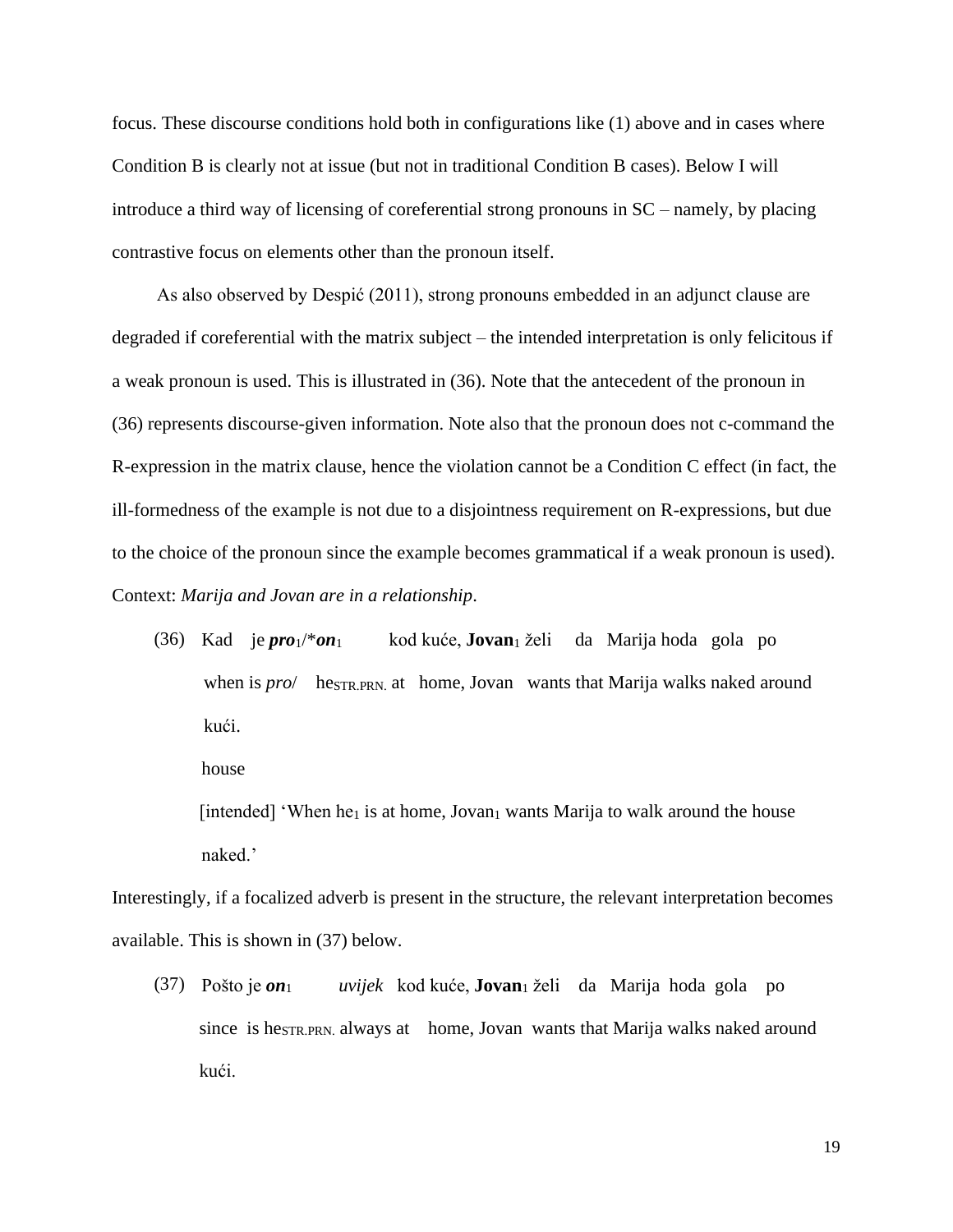house

'Since he<sub>1</sub> is always at home, Jovan<sub>1</sub> wants Marija to walk around the house naked.' In (37), the contrastively focused adverb is in the same clause as (and adjacent to) the pronoun. However, the effect in question is found even if the adverb is a clause-mate with the antecedent, as in (38), or if the adverb is in a clause that contains neither the pronoun nor the antecedent, as in (39) (the adverb is also not adjacent to the pronoun in these cases).

(38) Kad je *on*1 kod kuće, **Jovan**<sup>1</sup> *uvijek* želi da Marija hoda gola po when is he<sub>STR.PRN</sub> at home, Jovan always wants that Marija walks naked around kući.

house

'When he<sub>1</sub> is at home, Jovan<sub>1</sub> always wants Marija to walk around the house naked.'

(39) Kad je *on*1 kod kuće, Marija *uvijek* želi da **Jovan**<sup>1</sup> hoda go po when is he<sub>STR.PRN.</sub> at home, Marija always wants that Jovan walks naked around kući.

house

'When he<sub>1</sub> is at home, Marija always wants  $Jovan<sub>1</sub>$  to walk around the house naked.' However, there is a requirement for examples like (39) – the adverb in examples like (39) cannot be in a lower clause than the coreferential element. This is shown in (40) (cf. (39)-

(40)), where the relevant coreferential element is *Jovan*.

(40) \*Kad je *on*1 kod kuće, **Jovan**<sup>1</sup> želi da Marija *uvijek* hoda gola po when is he<sub>STR.PRN</sub> at home, Jovan wants that Marija always walks naked around kući.

house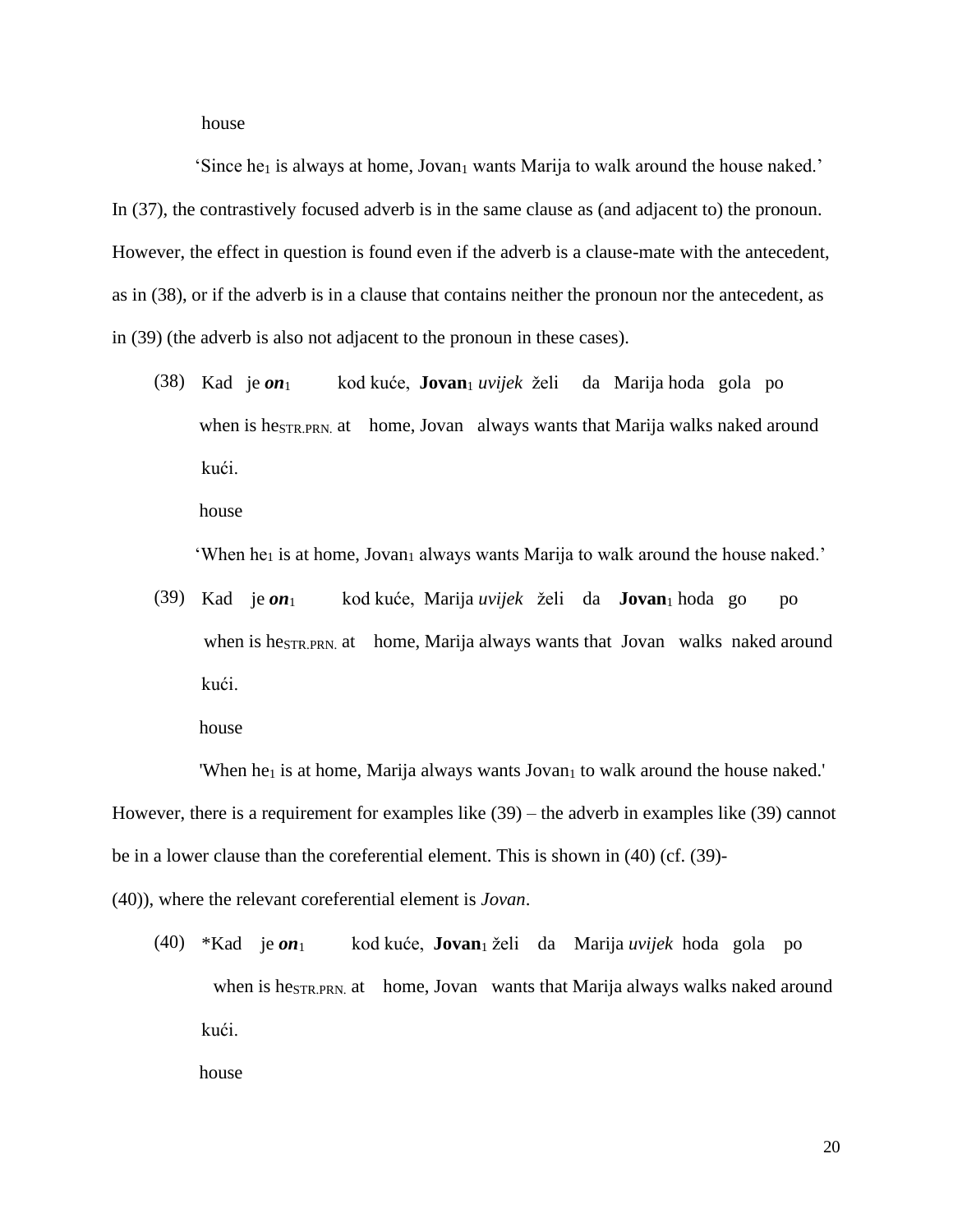'When he<sub>1</sub> is at home, Jovan<sub>1</sub> wants Marija to always walk around the house naked.' The same requirement also holds for examples like (37): the adverb cannot be in a lower clause than the coreferential pronoun, as shown in (41).

(41) ?\*Pošto *on*1 želi da Marija *uvijek* hoda gola po kući, **Jovan**<sup>1</sup> since heSTR.PRN. wants that Marija always walks naked around house, Jovan works from home

radi od kuće.

'Since he<sub>1</sub> wants that Marija always walks around the house naked, Jovan<sub>1</sub> works from home.'

Contrastively focused adverbs can license the strong form in cases of intersentential anaphora as well. $31$  Recall that strong pronouns have the property of antitopicality which bans them from being coreferential with topic antecedents, hence the ungrammaticality of (42) (only a coreferential null pronoun is grammatical here). The relevant example is repaired if a focalized adverb is present, as in (43). However, the same contrast as in (39)-(40) above is observed here as well: the adverb cannot be in a lower clause than the coreferential element, as the ill-formed example in (44) shows (cf. (43)-(44)).

(42) **Nataša**<sup>1</sup> je juče hodala gola po kući. \*Jovan želi da *ona*1 bude Nataša is yesterday walked naked around house. Jovan wants that she<sub>STR.PRN.</sub> be gola.

naked

[intended] 'Yesterday Nataša<sub>1</sub> walked around the house naked. Jovan wants her<sub>1</sub> to be naked.'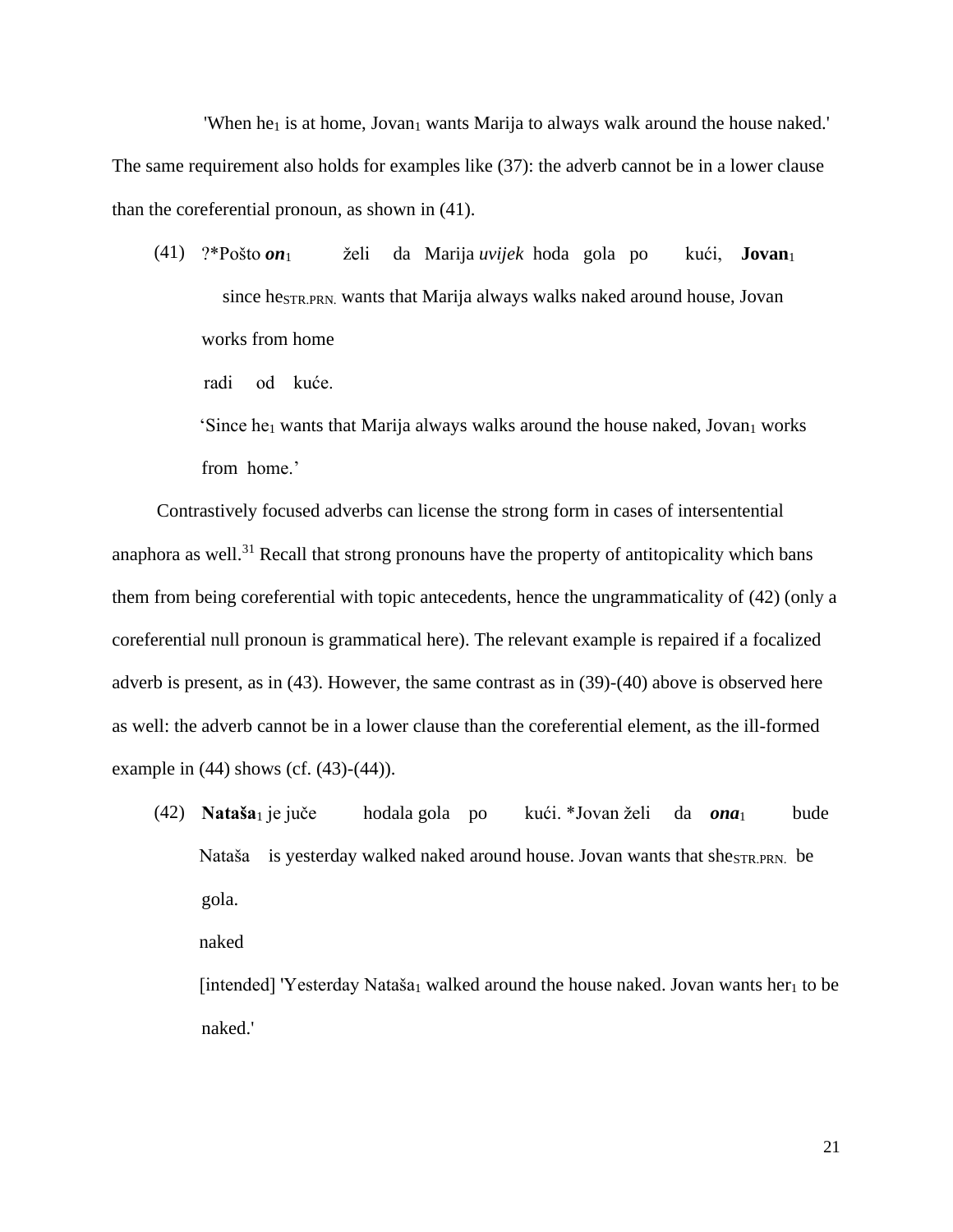(43) **Nataša**<sup>1</sup> je juče hodala gola po kući. Jovan *uvijek* želi da Nataša is yesterday walked naked around house. Jovan always wants that *ona*1 bude gola. she<sub>STR</sub>  $PRN$  be naked

'Yesterday Nataša<sub>1</sub> walked around the house naked. Jovan always wants her<sub>1</sub> to be naked.'

(44) **Nataša**<sup>1</sup> je juče hodala gola po kući. \**Ona*1 želi da je Jovan Nataša is yesterday walked naked around house. She<sub>STR.PRN</sub>, wants that her<sub>CL</sub> Jovan *uvijek* primjeti.

always notices.

'Yesterday Nataša<sub>1</sub> walked around the house naked. She<sub>1</sub> wants Jovan to always notice her.'

To sum up, in this section I introduced a third way of licensing of strong coreferential pronouns. I showed that, in addition to the contrastive-focus-on-the-pronoun effect discussed earlier, a contrastively focused adverb (i.e., an element other than the pronoun or its antecedent) can also license the strong form as long as the adverb is not in a lower clause than the coreferential element. This provides additional evidence that focus is crucial for licensing of strong pronouns and in fact adds another way in which focus can facilitate coreferential readings of pronouns.

## **7 Conclusion**

In this paper, I argued that cases of possessor binding in SC discussed in Despić (2011, 2013) should not be analyzed as Condition B violations for several reasons. I showed that the pronouncoreferential-with-possessor violation reported in Despić (2011, 2013) can in fact be repaired by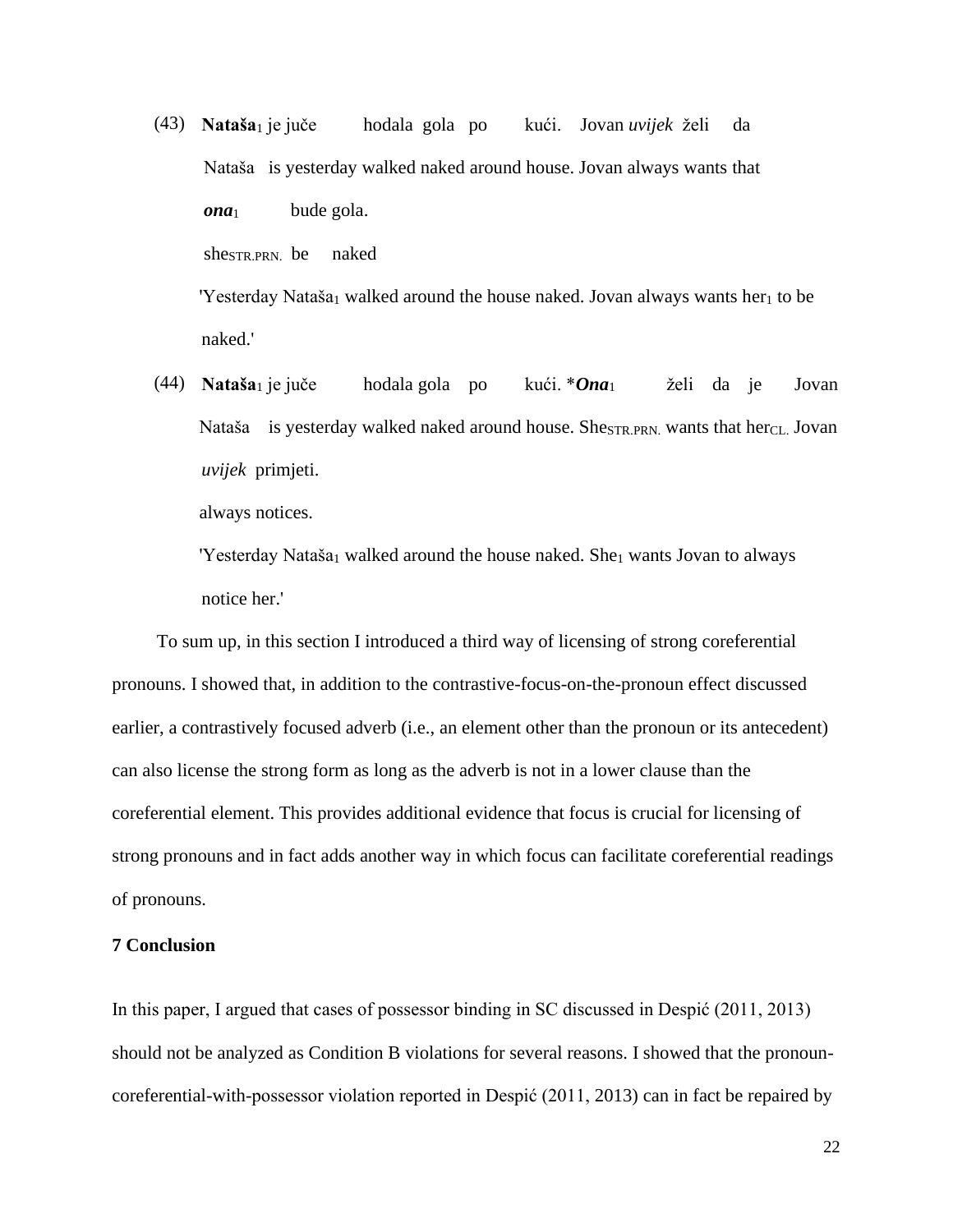controlling for discourse factors such as topic or focus status of the possessor or its antecedent. I demonstrated that there is a clear-cut contrast between Despić's cases of possessor binding (henceforth simply possessor binding) and traditional Condition B configurations, where the antecedent is not a possessor – unlike the former, clear Condition B violations cannot be rescued by manipulating the relevant discourse factors. Furthermore, I showed that coreferential pronouns are subject to identical discourse conditions in cases of possessor binding AND in configurations where Condition B is clearly not at issue, thus providing further support for my claim that the former is not a Condition B violation.

Based on these observations, I concluded that the possibility of coreference for pronouns in the relevant cases is not a test for c-commanding out of the nominal domain and therefore cannot tell us anything about the categorial (NP/DP) status of the nominal phrases containing the possessor, which is actually one of Despić's main points. I supported this claim by showing that coreference can also be ungrammatical in English, which is not predicted under Despić's analysis where the relevant interpretation should be allowed since the DP projection is assumed to prevent the possessor from c-commanding the pronoun. I also observed that English has weak and strong forms as well.

Finally, by placing Despić's paradigm in a broader discourse context, I arrived at novel discourse conditions on licensing of coreferential weak and strong pronouns in SC in pronouncoreferential-with-possessor configurations. The two types of pronouns were shown to have different antecedent requirements – while weak pronouns require their antecedents to be discourse topics, the grammaticality of coreferential strong forms was shown to depend on focus in more than one respect. I demonstrated that strong pronouns require antecedents that are new information focus; if no focalized antecedent is available – that is, if the only available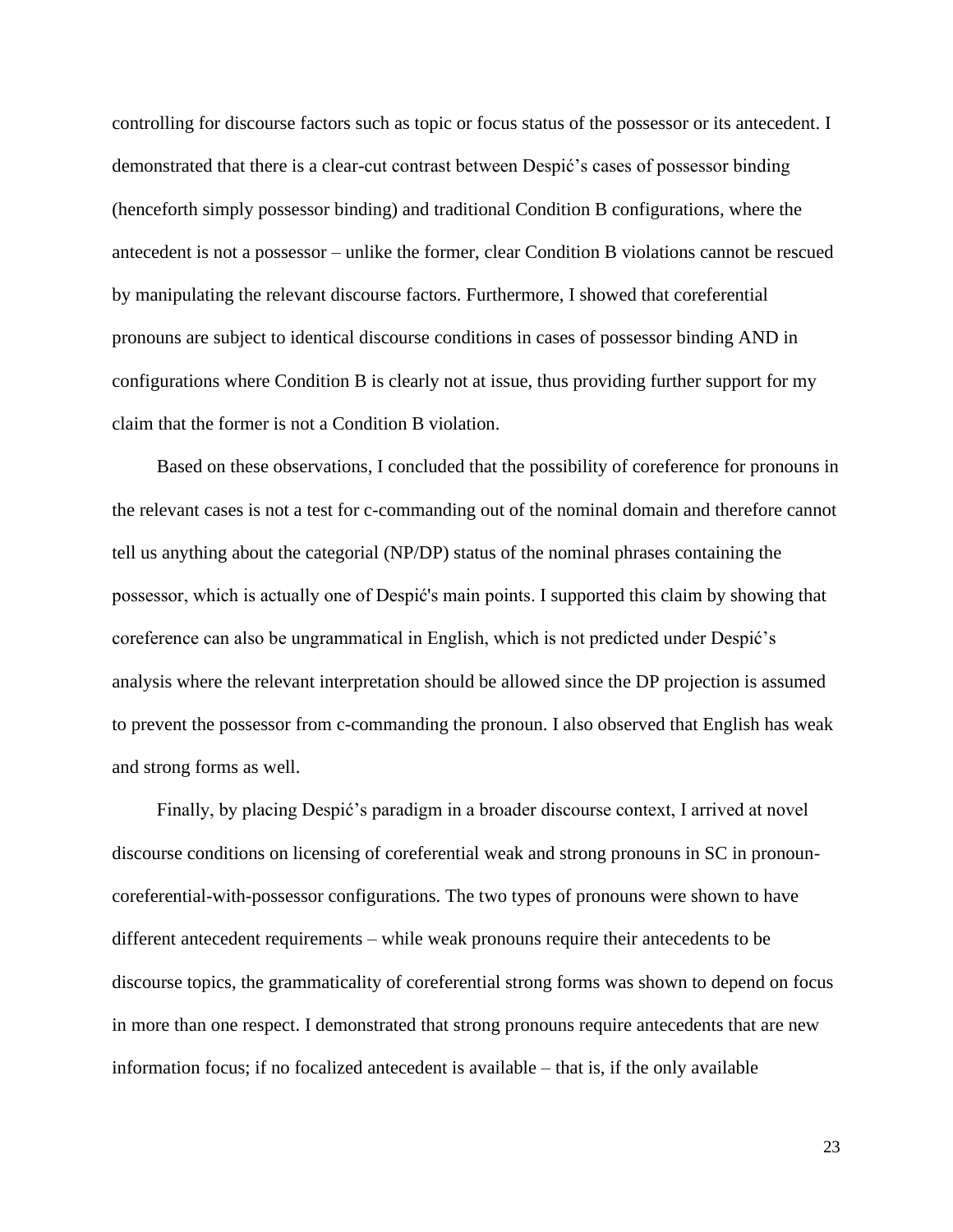antecedent is a topic, a coreferential strong form is licensed if it is contrastively focused. Furthermore, I showed that contrastive focus can license the relevant interpretation even if placed on an element other than the pronoun itself. The conditions on the licensing of strong coreferential pronouns that are outside of the domain of Condition B are summarized in (i) below.

(i) *A strong coreferential pronominal form is licensed:*

- (a) if its antecedent bears new information focus
- (b) if the pronoun is contrastively focused

(c) if another element in the same sentence as the pronoun bears contrastive focus

# **References**

- Authier, Jean-Marc. 1991. V-governed Expletives, Case Theory, and the Projection Principle. *Linguistic Inquiry* 22: 721-742.
- Bosch, Peter, Tom Rozario, and Yufan Zhao. 2003. Demonstrative pronouns and personal pronouns: German *der* vs. *er*. In *Proceedings of the EACL 2003 workshop on the computational treatment of anaphora*, 61-68. East Stroudsburg, PA: Association for Computational Linguistics.
- Bosch, Peter, and Carna Umbach. 2007. Reference determination for demonstrative pronouns. In *Intersentential pronominal reference in child and adult language*, ed. by Dagmar Bittner and Natalia Gargarina, 39-51. *Zas Papers in linguistics* 48. Berlin: ZAS.
- Bošković, Željko. 1997. *The syntax of nonfinite complementation: An economy approach*. Cambridge, Mass.: MIT Press.
- Bošković, Željko. 2001. *On the nature of the syntax-phonology interface: Cliticization and related phenomena*. Amsterdam: Elsevier Science.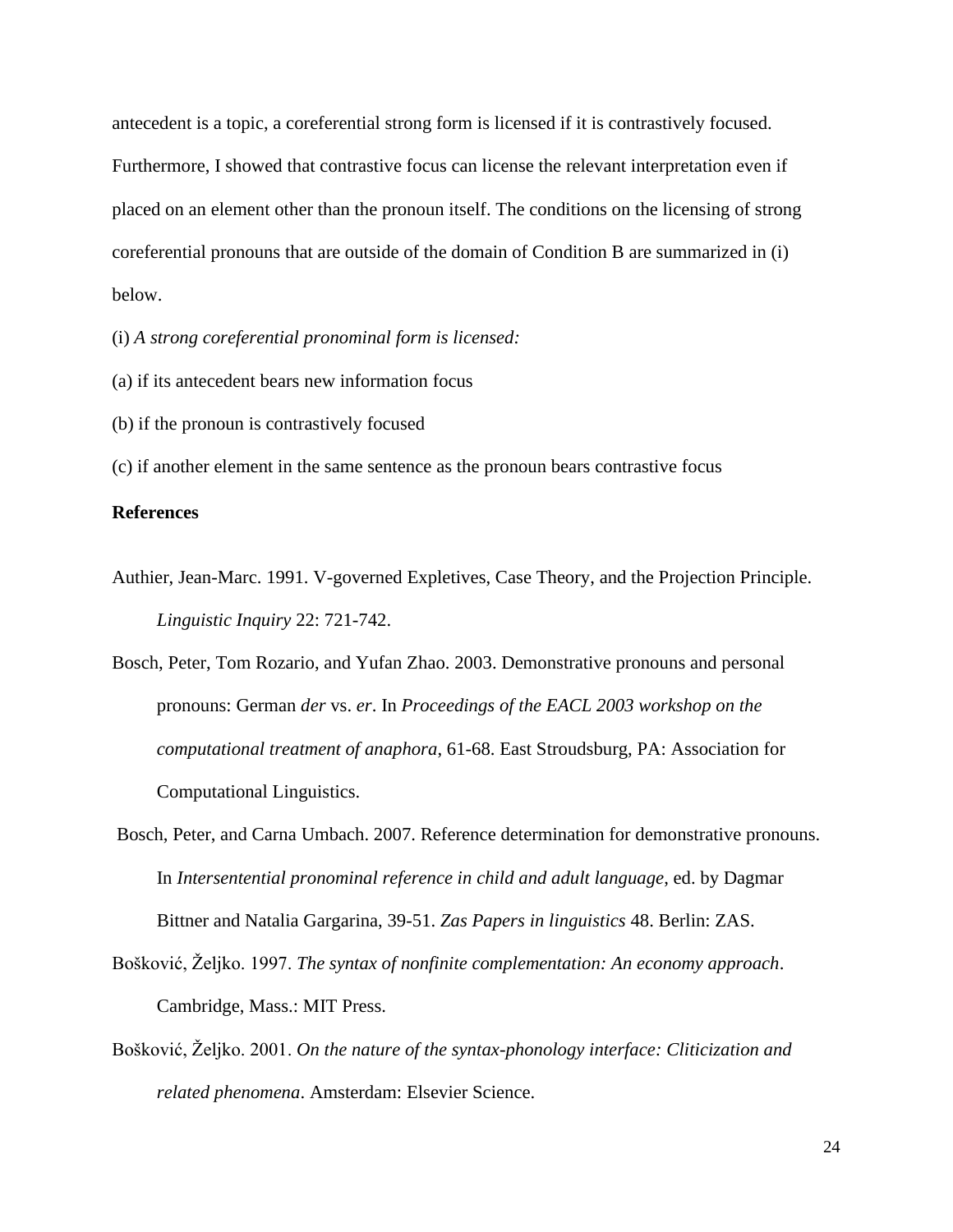Bošković, Željko. 2002. A-movement and the EPP. *Syntax* 5: 167-218.

- Bošković, Željko. 2004. Be careful where you float your quantifiers. *Natural Language and Linguistic Theory* 22: 681-742.
- Bošković, Željko. 2008. What will you have, DP or NP? In *Proceedings of NELS 37*, ed. by Emily Elfner and Martin Walkow, 101-114. Amherst: University of Massachusetts.
- Bošković, Željko. 2012. On NPs and Clauses. In *Discourse and Grammar: From Sentence Types to Lexical Categories*, ed. by Günther Grewendorf and Thomas Ede Zimmermann, 179- 242. Berlin: Mouton de Gruyter.

Büring, Daniel. 2005. Towards a Typology of Focus Realization. Ms. UCLA.

- Cinque, Guglielmo. 1993. A Null Theory of Phrase and Compound Stress. *Linguistic Inquiry* 24: 239-298.
- Corver, Norbert. 1992. Left branch extraction. In *Proceedings of NELS 22*, 67-84.
- Despić, Miloje. 2011. Syntax in the Absence of Determiner Phrase. Doctoral dissertation, University of Connecticut.
- Despić, Miloje. 2013. Binding and the structure of NP in Serbo-Croatian. *Linguistic Inquiry* 44(2): 239-270.
- Franks, Steven, and Tracy Holloway King. 2000. *A Handbook of Slavic Clitics (Oxford Studies in Comparative Syntax)*. New York: Oxford University Press.
- Franks, Steven. 2019. Binding and Phasehood in South Slavic Revisited. *Studies in Polish Linguistics* 14 (2): 61-80.
- Givón, Thomas. 1983. Topic continuity in discourse: the functional domain of switch reference. In *Typological Studies in Language 2: Switch Reference and Universal Grammar*, ed. by John Haiman and Pamela Munro, 150-280. Amsterdam, Philadelphia: John Benjamins.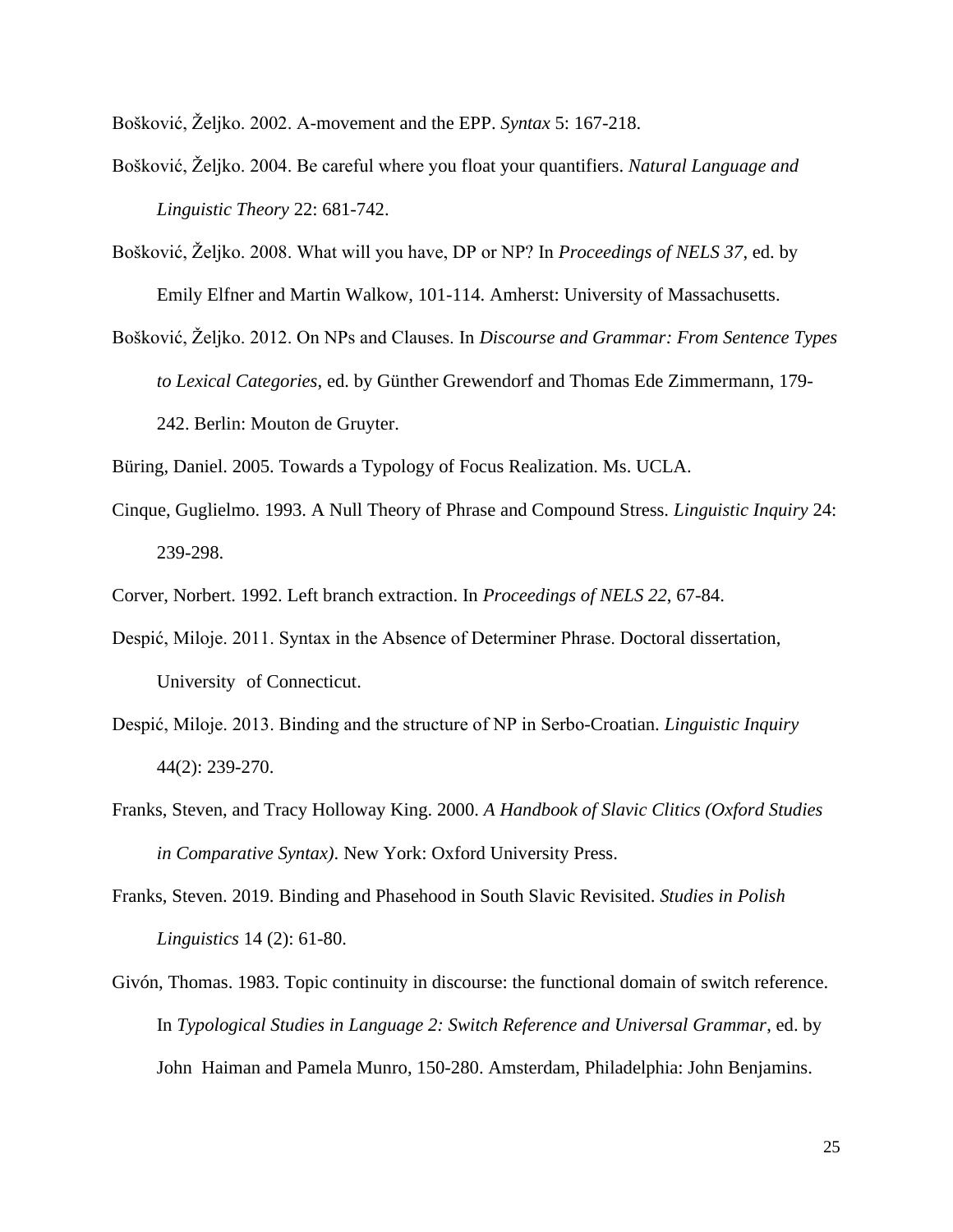- Halupka-Rešetar, Sabina. 2011. Rečenični focus u engleskom i srpskom jeziku. Doctoral dissertation, University of Novi Sad, Novi Sad.
- Hinterwimmer, Stefan. 2015. A unified account of the properties of German demonstrative pronouns. In *NELS 40: Semantics Workshop on Pronouns*, ed. by Patrick Grosz, Pritty Patel-Grosz, and Igor Yanovich, 61-107. Amherst: University of Massachusetts, Graduate Linguistic Student Association.

Johnson, Kyle. 1991. Object Positions. *Natural Language and Linguistic Theory* 9: 577- 636.

- Kaiser, Elsi, and John C. Trueswell. 2008. Interpreting Pronouns and Demonstratives in Finnish: Evidence for a Form-specific Approach to Reference Resolution. *Language and Cognitive Processes* 23(5): 709-48.
- Kaiser, Elsi. 2011. Salience and contrast effects in reference resolution: The interpretation of Dutch pronouns and demonstratives. *Language and Cognitive Processes* 26(10): 1587- 1624.
- Kang, Jungmin. 2014. On the Absence of TP and its Consequences: Evidence from Korean. Doctoral dissertation, University of Connecticut.
- Katz, Jonah, and Elisabeth Selkirk. 2011. Contrastive focus vs. discourse-new: Evidence from phonetic prominence in English. *Language* 87. 771–816.
- Kratzer, Angelika, and Elisabeth Selkirk. 2011. Distinguishing contrastive, new and given information. Ms. Amherst: University of Massachusetts Amherst.
- Kratzer, Angelika, and Elisabeth Selkirk. 2020. Deconstructing information structure. *Glossa: a journal of general linguistics* 5(1): 113. 1–53.

Kayne, Richard. 1994. *The antisymmetry of syntax*. Cambridge, MA: MIT Press.

Koizumi, Masatoshi. 1995. Phrase Structure in Minimalist Syntax. Doctoral dissertation,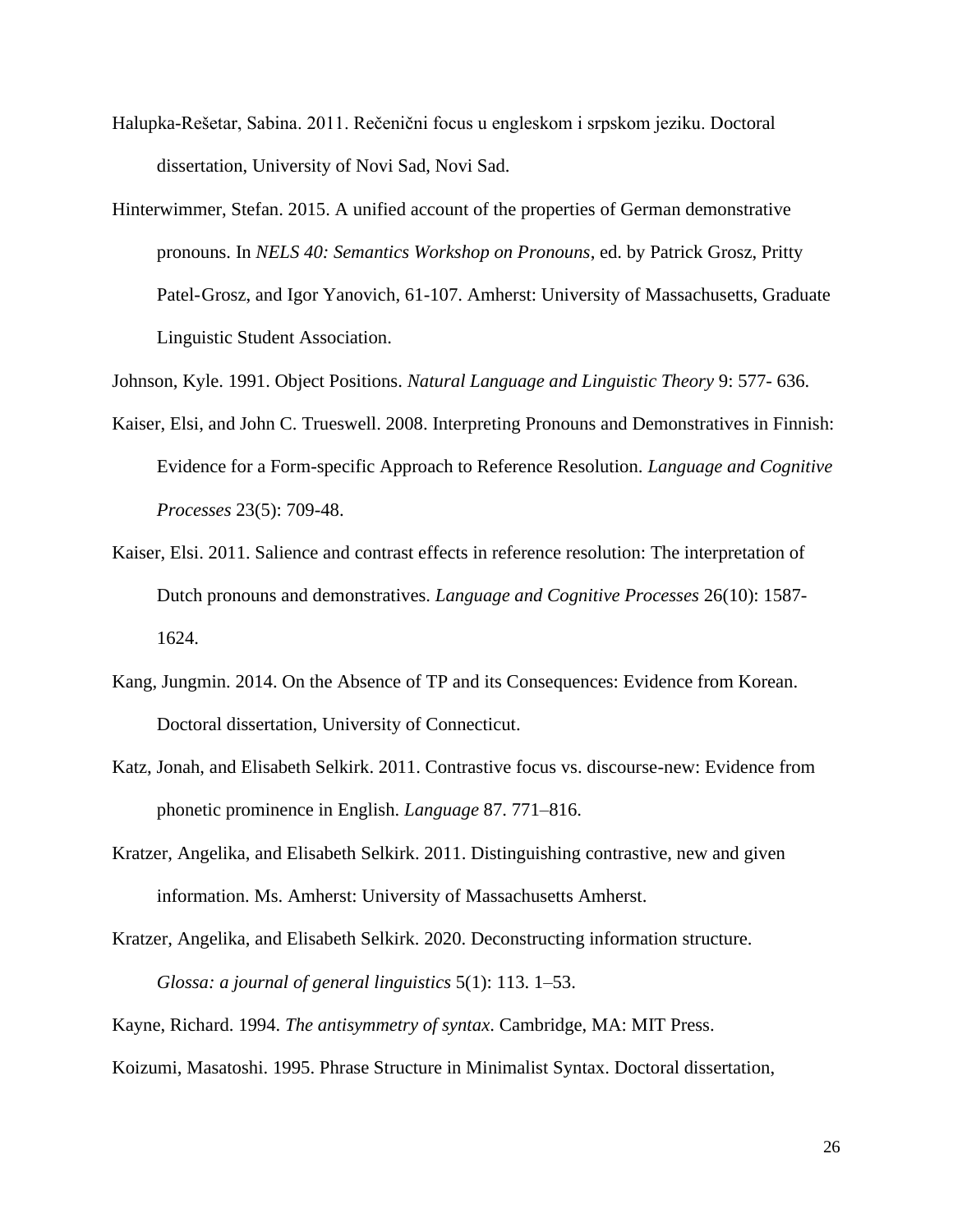Massachusetts Institute of Technology.

Marelj, Marijana. 2011. Bound-Variable Anaphora and Left Branch Condition. *Syntax* (Oxford, England), 14(3), 205–229.

https://doi.org/10.1111/j.1467- 9612.2011.00156.x

- Montalbetti, Mario. 1984. After binding: On the interpretation of pronouns. Doctoral dissertation, Massachusetts Institute of Technology.
- Postal, Paul. 1974. *On Raising: One Rule of English Grammar and its Implications*. Cambridge, MA: MIT Press.
- Reinhart, Tanya. 1981. Pragmatics and linguistics: An analysis of sentence topics. *Philosophica* 27: 53-94.
- Runić, Jelena. 2014. A new look at clitics, clitic doubling, and argument ellipsis: evidence from Slavic. Doctoral dissertation, University of Connecticut.
- Selkirk, Elisabeth. 2008. Contrastive focus, givenness, and the unmarked status of "discoursenew". *Acta Linguistica Hungarica* 55. 1–16.
- Stjepanović, Sandra. 2003. A word order paradox resolved by copy deletion at PF. *Linguistic Variation Yearbook* 3: 139-177.
- Takahashi, Masahiko. 2013. Phases and the structure of NP: A comparative study of Japanese and Serbo-Croatian. In *Proceedings of Formal Approaches to Slavic Linguistics 21*, ed. by Steven Franks, Markus Dickinson, George Fowler, Melissa Whitcombe, and Ksenia Zanon, 59-372. Ann Arbor: Michigan Slavic Publications.
- Talić, Aida. 2017. From A to N and back: Functional and bare projections in the domain of N and A. Doctoral dissertation, University of Connecticut.

Van Kampen, Jacqueline. 2004. Learnability order in the French pronominal system. In *Selected*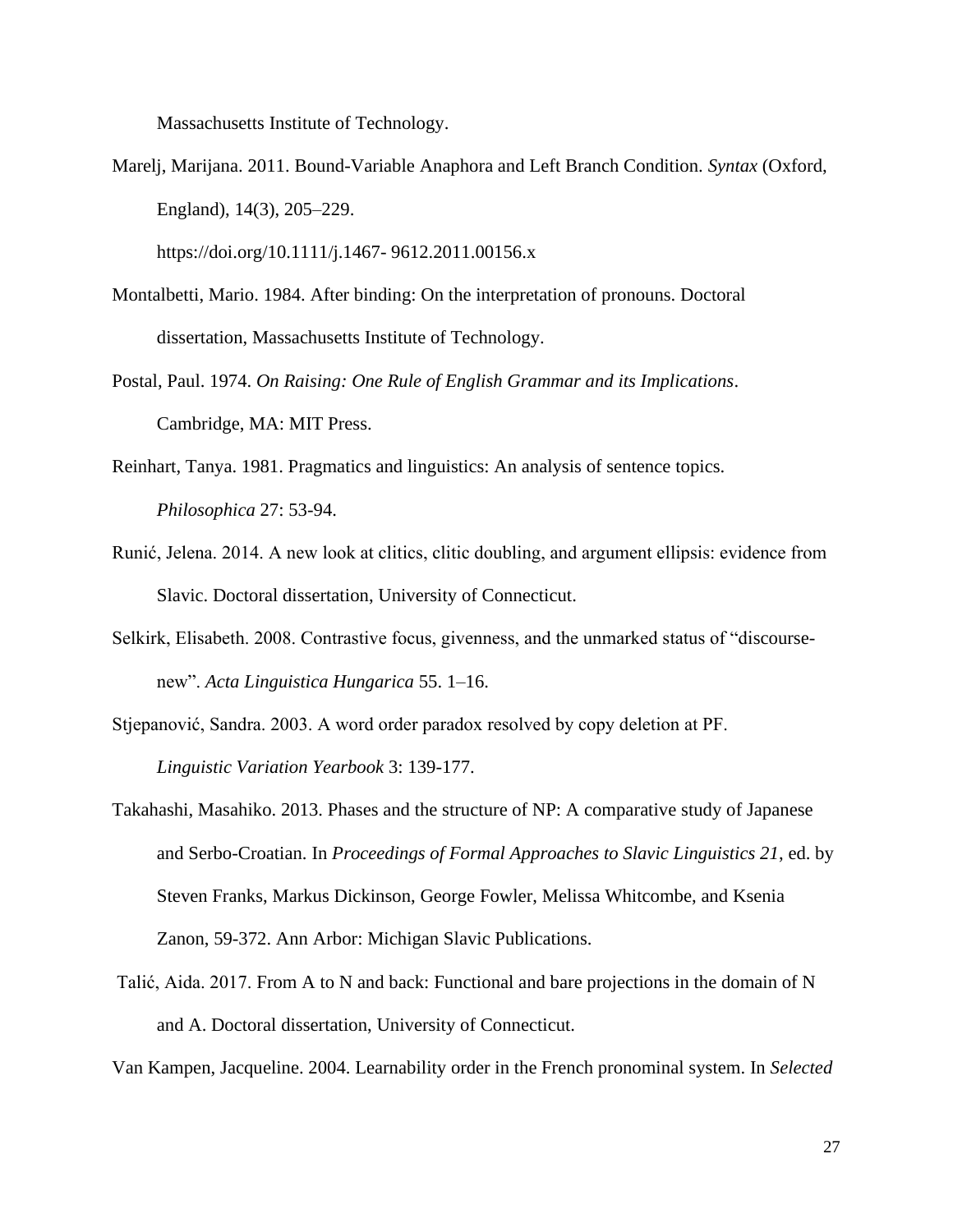*Papers from Going Romance 2002*, 163-183. Amsterdam, Philadelphia: John Benjamins.

- Ura, Hiroyuki. 1993. L-Relatedness and its Parametric Variation. In *MIT Working Papers in Linguistics* 19, 377-399.
- Zlatić, Larisa. 1997. The structure of the Serbian noun phrase. Doctoral dissertation, University of Texas.

Zubizarreta, Maria Luisa. 1998. *Prosody, focus, and word order*. Cambridge, Mass.: MIT Press.

University of Connecticut

365 Fairfield Way

Unit 1145

Storrs, CT 06269

*ivana.jovovic@uconn.edu*

 For very helpful comments and suggestions, I thank Željko Bošković, Guglielmo Cinque, Adrian Stegovec, Nedžad Leko, and two anonymous *Linguistic Inquiry* reviewers.

<sup>1</sup> Note that Despić assumes a non-focused interpretation for the pronoun in (1). As will actually be discussed later, focus on pronouns can affect binding relations in important ways. Note also that clitics in SC occur in the second position of their intonational phrase, hence the difference in the placement of the pronominal elements (clitic and strong pronoun) in (1) (see Franks and King 2000, Bošković 2001, among others, for a detailed discussion).

<sup>2</sup> Hence, the NP/DP distinction between SC and English argued for by authors like Bošković (2008, 2012)and Despić (2011, 2013) is in fact irrelevant here (note, however, that the conclusions reached in this paper do not argue against this distinction).

<sup>3</sup> Note that, though I will only discuss Condition B here, similar observations hold for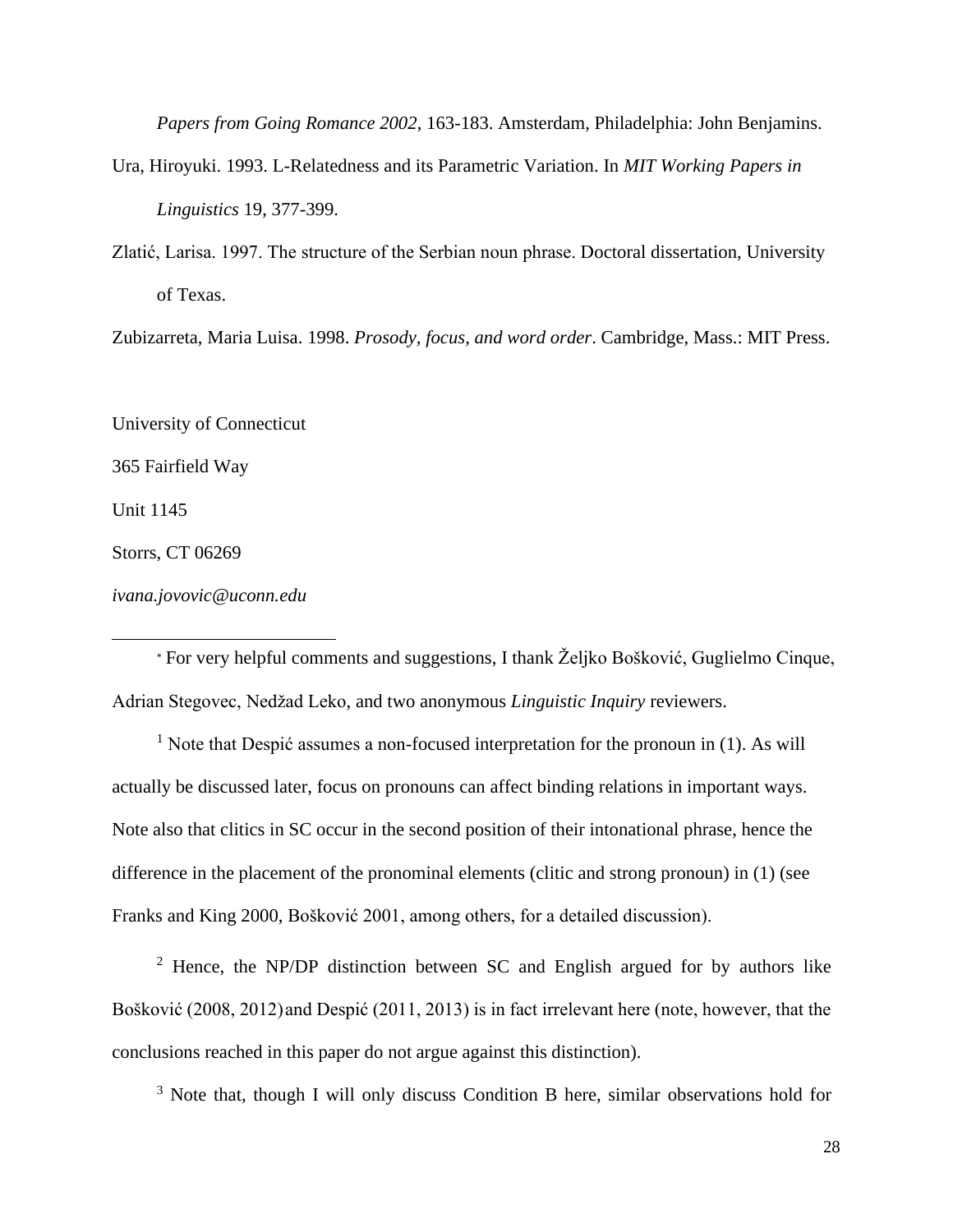Condition C environments. While (i), where the pronoun preceding the R-expression is a possessor, can be rescued by manipulating certain discourse factors, (ii), which is a standard Condition C violation, is banned under the intended interpretation regardless of these factors (note that Despić (2011) argues that both (i) and (ii) are Condition C violations).

(i) \**Njegov*<sub>1</sub> najnoviji film je zaista razočarao Kusturicu<sub>1</sub>.

His latest movie is really disappointed Kusturica [intended] 'His<sub>1</sub> latest movie really disappointed Kusturica<sub>1</sub>.'

(ii)  $*On_1$  je zaista razočarao Kusturicu<sub>1</sub>.

He is really disappointed Kusturica

[intended] 'He<sub>1</sub> really disappointed Kusturica<sub>1</sub>.'

Though similar discourse conditions on the interpretation of the pronoun also hold in cases like (i) above (which means that my conclusions regarding examples like  $(1)$  can be extended to  $(i)$ ), I will not discuss themhere for reasons of space.

<sup>4</sup> Other authors have also argued that SC lacks a DP projection (see Corver 1992, Zlatić 1997, Marelj 2011, Takahashi 2013, Runić 2014, Talić 2017, among others).

<sup>5</sup> Despić (2011, 2013) adopts the following definition of Condition B: *A pronoun is free in its own predicate domain (i.e., phrase). An element is free if it is not c-commanded by a coindexed NP.*

<sup>6</sup> Note, however, that if we assume that possessors are specifiers in English and adjuncts in SC, then the NP/DP distinction is no longer necessary – that is, the binding contrast could be accounted for even if a DP projection were present in both languages, as long as possessors are analyzed as DP adjuncts in SC and DP specifiers in English.

 $<sup>7</sup>$  As pointed out by an anonymous reviewer, Bošković's (2008, 2012) NP/DP approach</sup>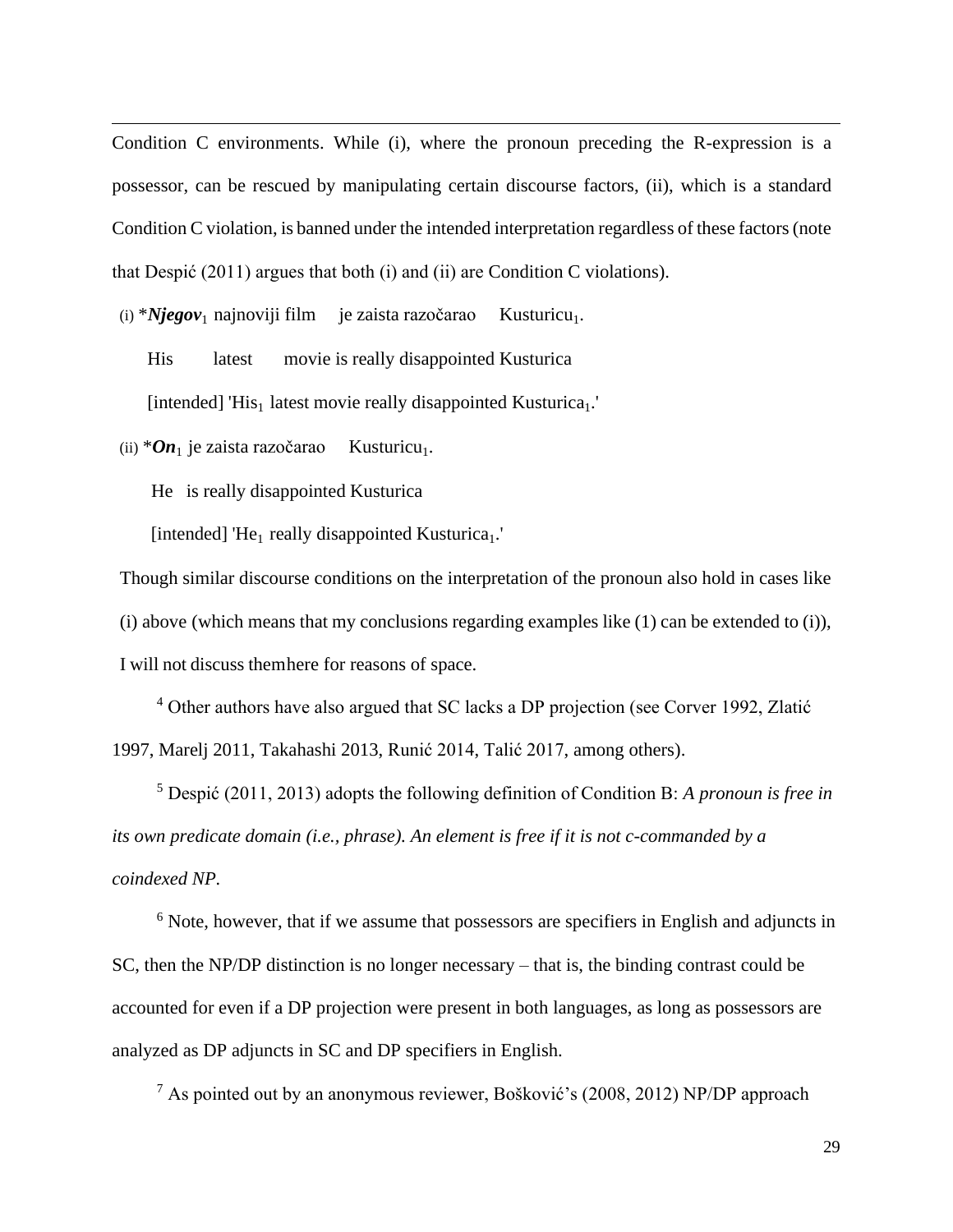explicitly allows for projections lower than DP in languages without articles. This could be taken to imply that SC should also have a PossP, which in turn would have a negative effect on Despić's account.

<sup>8</sup> When it comes to the structure of NPs in SC, Despić (2011, 2013) follows Bošković (2008, 2012), who argues that all prenominal modifiers (with the exception of certain quantifiers and numerals) in SC, including possessives, demonstratives and adjectives, are NP-adjoined (they are in fact all morphologically adjectives).

<sup>9</sup> Unless otherwise specified, all sentences should be read with a neutral intonation, where the final item typically bears nuclear stress, but importantly not contrastive stress. As will be shown below, contrastive stress improves the acceptability of coreferential pronouns.

 $10$  Note that the distinction between narrow new information focus and broad new information focus, that is, the type of focus attested in 'What happened?' contexts where the entire sentence represents new information, is important here. It is only when the pronoun's antecedent carries the former type of focus that the coreferential readings of strong pronouns are licensed. Thus, a strong pronoun in (6B) is not possible under the intended interpretation if (6B) is used as a response to a 'What happened?' question (as will be shown below, the same holds in English as well). Importantly, note that the two types of focus have been shown to be both prosodically and semantically distinct (see e.g., Zubizaretta 1998, Selkirk 2008, Katz and Selkirk 2011, Kratzer and Selkirk 2011, Kratzer and Selkirk 2020). At any rate, what matters for our purposes is narrow new information focus. Below, for ease of exposition, I will be using the term new information focus to refer to narrow new information focus.

 $11$  For the moment, I am putting aside contrastively focused strong pronouns. As will be shown below, contrastive focus always makes coreference better, even if the above antecedent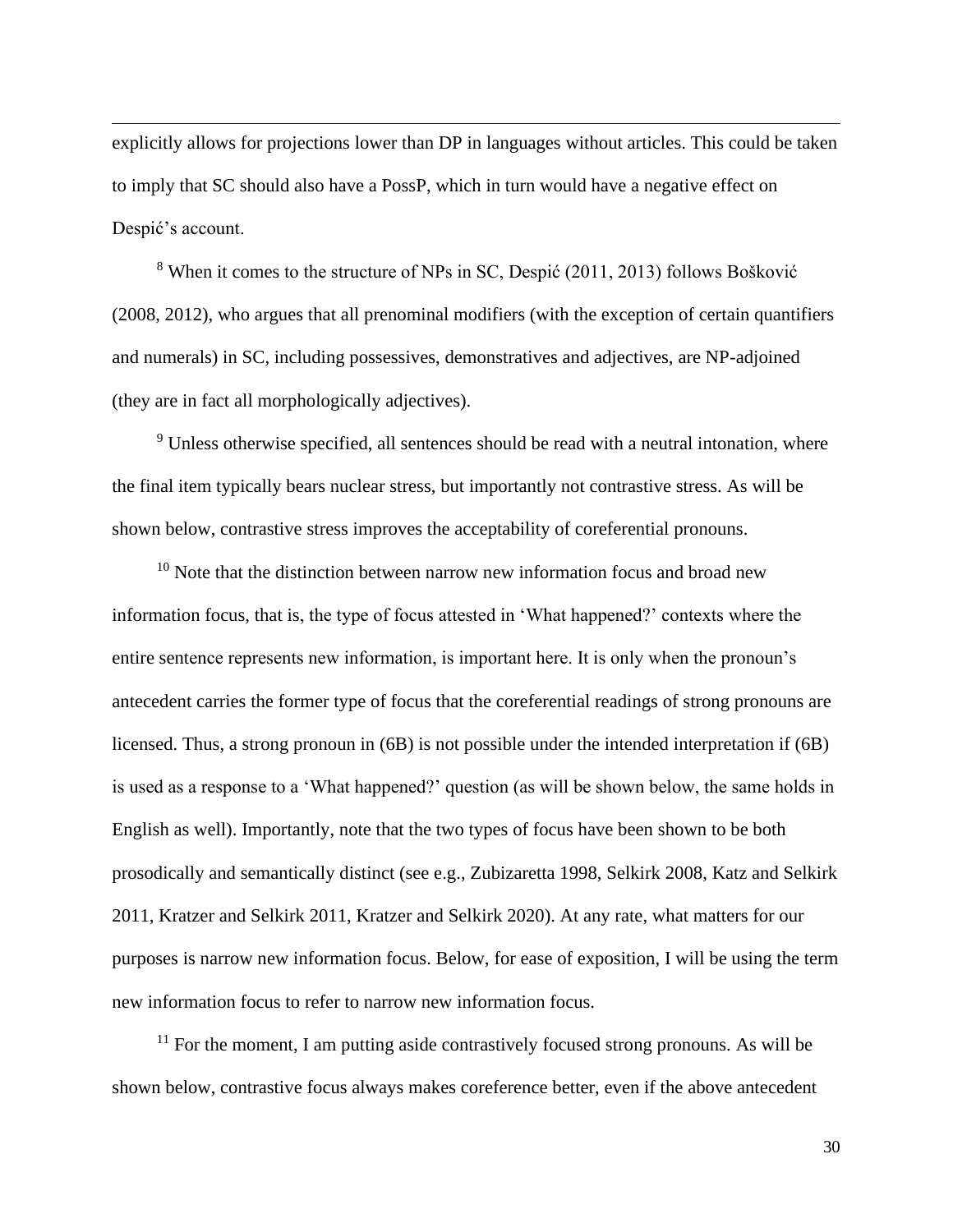requirement is not met.

 $12$  That focus interacts with binding has been noted in passing by a number of authors, including Despić, but it was generally put aside without explanation. In fact, the standard wisdom regarding pronouns and focus has nothing to do with coreference – it is simply that strong forms in general are used when focalized (as Cardinaletti & Starke (1999) show, there are some exceptions where strong pronouns are not focalized, namely in prosodically neutral ostension and coordination). The issue of coreferential focused pronouns, on the other hand, was only discussed in cases where Condition B is not at issue (i.e., in cross-clausal bound variable contexts discussed by Montalbetti (1984)). The interaction of focus with coreferential readings of pronouns discussed here is a separate issue; I will establish the precise ways in which focus matters – we will actually see that strong pronouns need not be focused for the coreferential reading to be licensed. The discussion below is also supported by Japanese, where the standard wisdom about focus and pronouns does not apply in the first place – Japanese does not belong to the group of Spanish/SC-style *pro*-drop languages where strong pronouns in general are typically used when focalized. Nonetheless, a pronoun coreferential with a possessor is ungrammatical in Japanese, as shown in (i) below (from Kang 2014: 106). The example in (i) becomes acceptable if the pronoun bears contrastive focus, on a par with the SC data discussed above.

(i) \*? Kurosawai-no saisin-no eega-wa hontoo-ni karei-o rakutans-ase-ta

Kurosawa.<sub>GEN.</sub> latest.<sub>GEN</sub> movie.<sub>TOP.</sub> really him.<sub>ACC.</sub> disappointed.caus.pst. [intended] 'Kurosawa<sub>1</sub>'s latest movie really disappointed him<sub>1</sub>.

 $13$  A clitic is actually ruled out in (5B) even when not coreferential with the possessor - as prosodically weak elements that cannot bear stress, clitics are incompatible with new information focus (the latter being identified through stress). In SC, the part of the sentence representing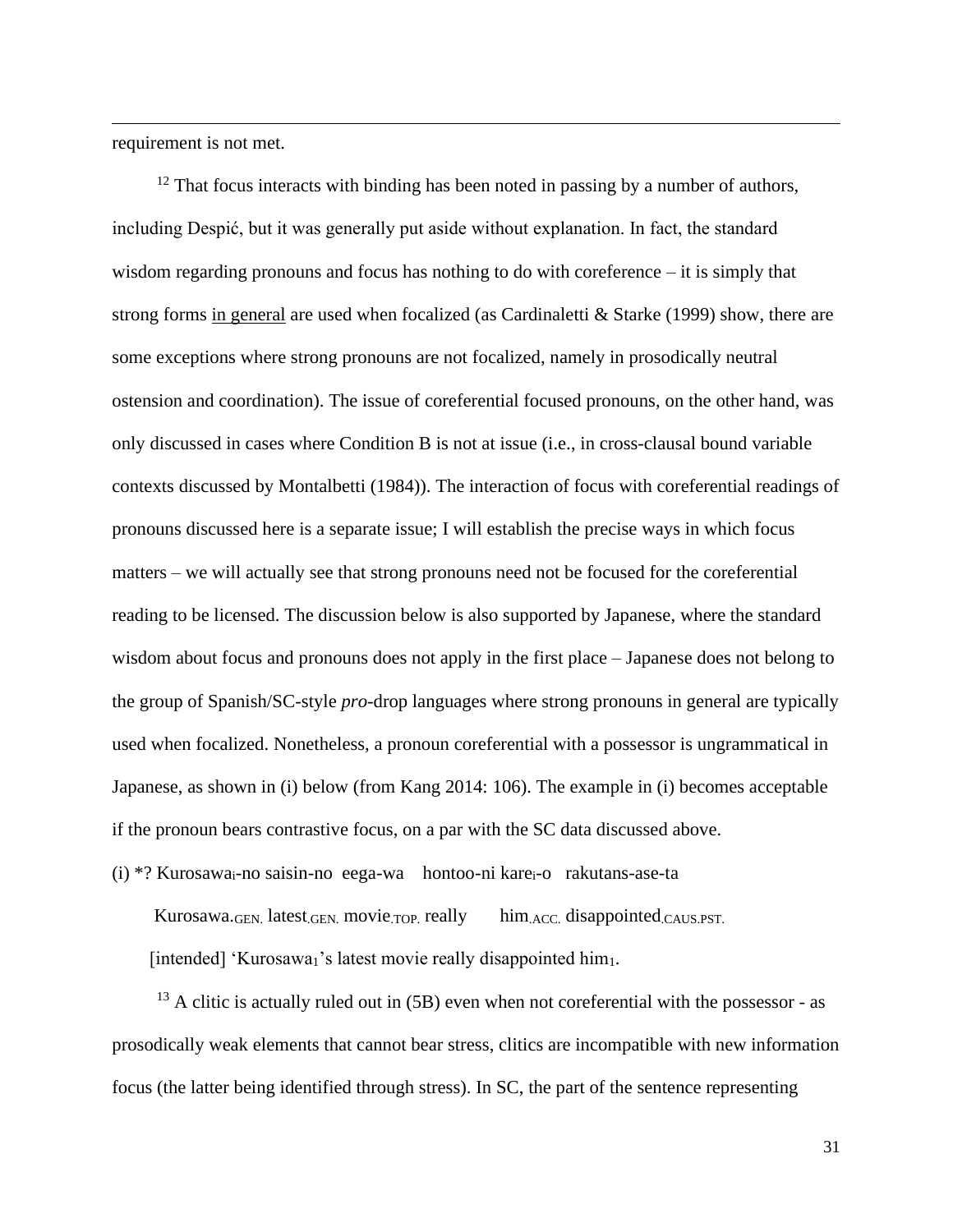neutral new information focus obligatorily surfaces sentence-finally, following the presupposed material, and bearing the main sentential stress (see Stjepanović 2003). This clashes with two key properties of clitics – as a second position element, the clitic cannot appear sentence-finally here and, as a prosodically weak element, it cannot be contrastively focused either.

<sup>14</sup> Note that *John* in (12B) is new information focus and carries strong stress. I'm not capitalizing it here as we are focusing on the behavior of pronouns.

<sup>15</sup> Note that  $(12B)$  is unacceptable under the intended interpretation in a 'What happened?' context where the entire sentence, rather than just the antecedent, represents new information. Thus, stressed pronouns in English pattern with SC strong pronouns in that they require narrow new information focus antecedents as well (see in this respect ftn. 10).

<sup>16</sup> That the same form can behave like a clitic or a non-clitic depending on whether or not it is stressed has been shown for other languages as well, e.g. Czech 3rd person singular feminine clitic *jí* (see Franks and King 2000: 99).

<sup>17</sup> English object pronoun *it* is actually unambiguously a clitic – thus, it must be verbadjacent and cannot be contrastively focused at all.

(i) Mary turned *it* down.

(ii) \*Mary turned down *it*.

(iii) \*Mary turned down IT.

<sup>18</sup> Since cliticization involves head movement, the pronoun cannot carry a modifier, hence *all* has to be stranded in the object shift position, prior to movement of the clitic.

 $19$  Given the above observation that unstressed pronouns in English can only be coreferential with topic antecedents, a question arises whether coordinated pronouns would allow coreference with topic antecedents. As shown in (i), the coreference in such cases is in fact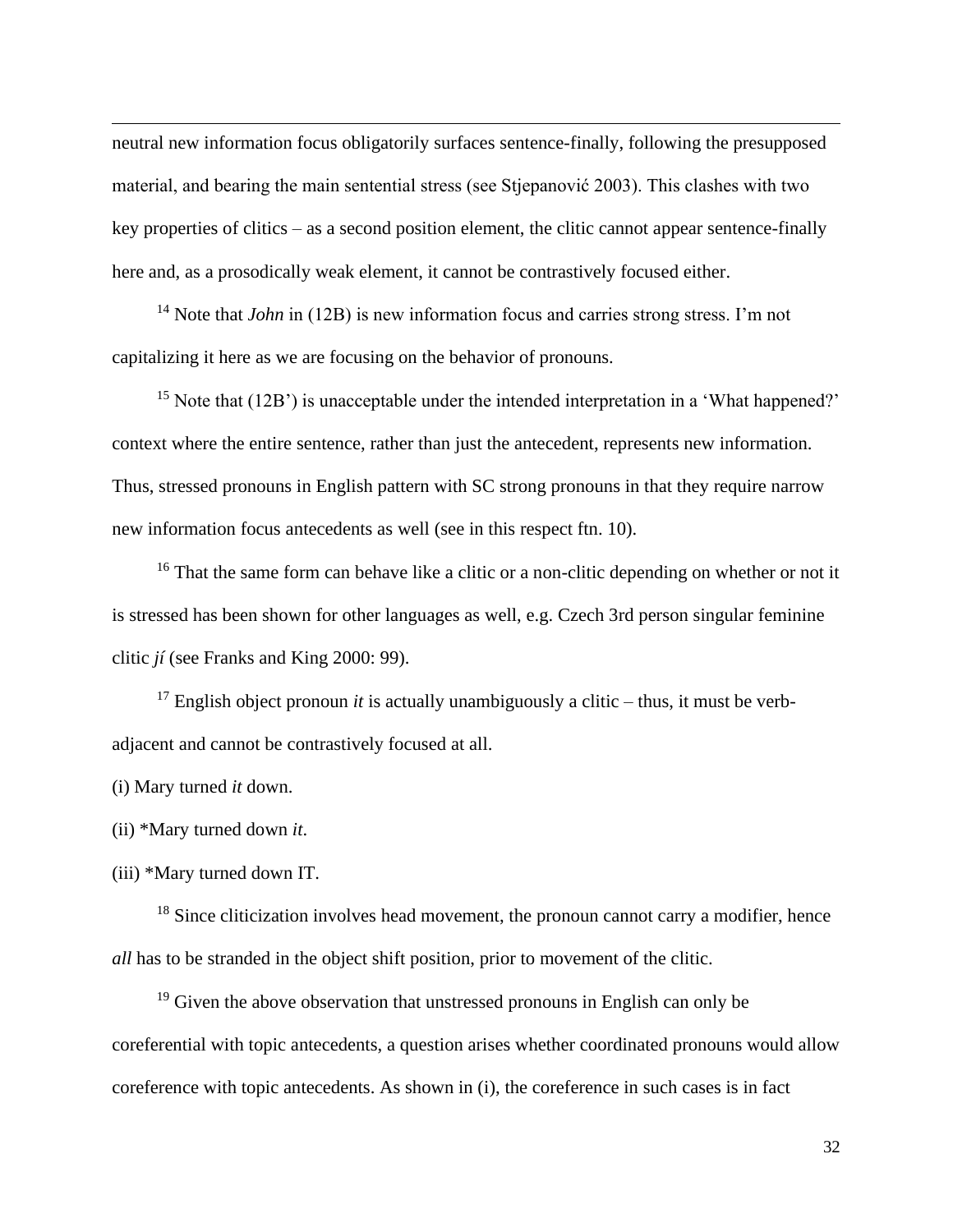allowed. The same holds for coordinated pronouns in SC, as in (ii) (which involves non-clitic form). This suggests that the discourse requirements on different types of pronouns discussed above hold only in cases where both forms are in principle available; if no such alternation exists even in principle (as in coordination), strong forms allow coreference with topic antecedents. However, I am putting such cases (and this rather interesting issue) aside here since the goal of this paper is to discuss discourse conditions on coreferential pronouns when both forms are in principle possible (see Section 3.1 where I spell out discourse conditions on weak and strong pronouns in SC) and more importantly, the relevance of the relevant data for Despić's Condition B analysis of examples like (1).

(i) A: *What about John? Who hates him?*

B: John<sub>1</sub>'s friends hate [*him*<sub>1</sub> and his family].

(ii) A: *What about Kusturica? Who hates him?*

B: Kusturicini<sub>1</sub> prijatelji mrze [**njega**<sub>1</sub> i njegovu porodicu]. Kusturica's friends hate him<sub>STR.PRN</sub> and his family 'Kusturica<sub>1</sub>'s friends hate him<sub>1</sub> and his family.'

<sup>20</sup> The reason I modified Despić's examples in (1)-(2) is because they are very odd pragmatically. Namely, the choice of the verb *to disappoint* creates an additional presupposition which makes the intended coreference pragmatically implausible (unless the context is further specified).

<sup>21</sup> This is somewhat of an oversimplification (see Halupka-Rešetar 2011), which, however, suffices for our purposes.

 $22$  This is responsible for other important differences between SC and English – for instance, they differ regarding how a question like *'Who left?'*, where the subject represents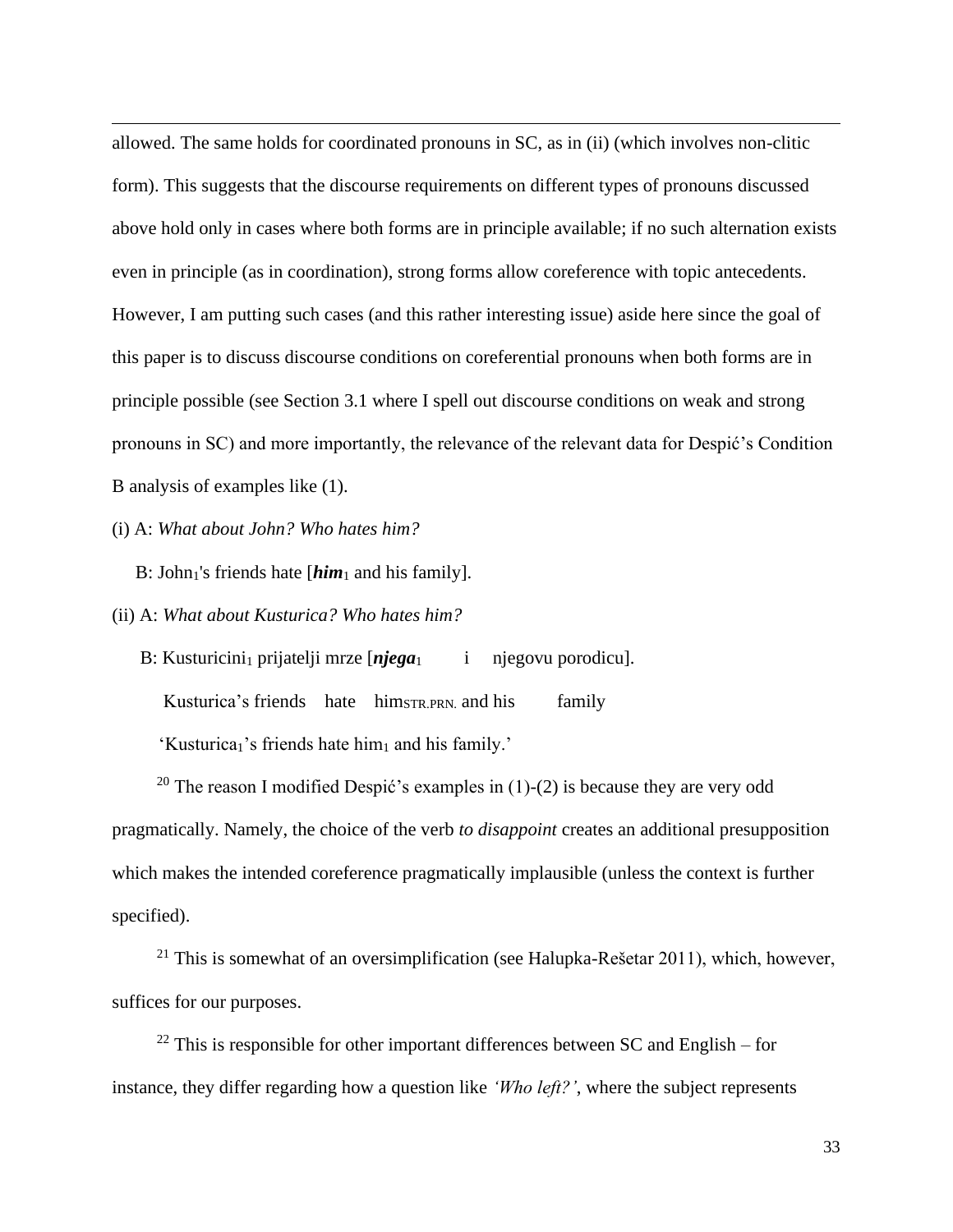neutral new information focus, is answered (see Stjepanović 1999, 2003). This is shown in (i)-

(ii) (small capital letters indicate main sentential stress):

(i) A: *Who left?*

B: JOHN left.

- (ii) A: *Who left?*
	- B: Otišao je JOVAN.

left is John

B': #JOVAN je otišao.

John is left

'John left.'

In English, the subject receives the main stress and is interpreted as a neutral new information focus (iB). This is, however, not the case in SC. In SC, the answer has a completely neutral focus reading only if the relevant element is in the sentence final position, receiving the main stress, as  $in (iiB)$ .

Note also that SC being a free word order language, there are independently available movement operations in SC that can affect elements which do not bear new information focus, leaving elements bearing new information focus in the sentence final position (see Stjepanović 1999, 2003).

<sup>23</sup> Nothing would change if  $(22a)$  is used in a 'What happened?' context. As noted in footnote 10, strong coreferential pronouns are disallowed in such contexts.

<sup>24</sup> Destressing the pronoun in (23) would actually lead to using a clitic form, which also has different syntactic placement. Contrary to SC and Italian, in English clitic and non-clitic pronouns have the same form, as shown above.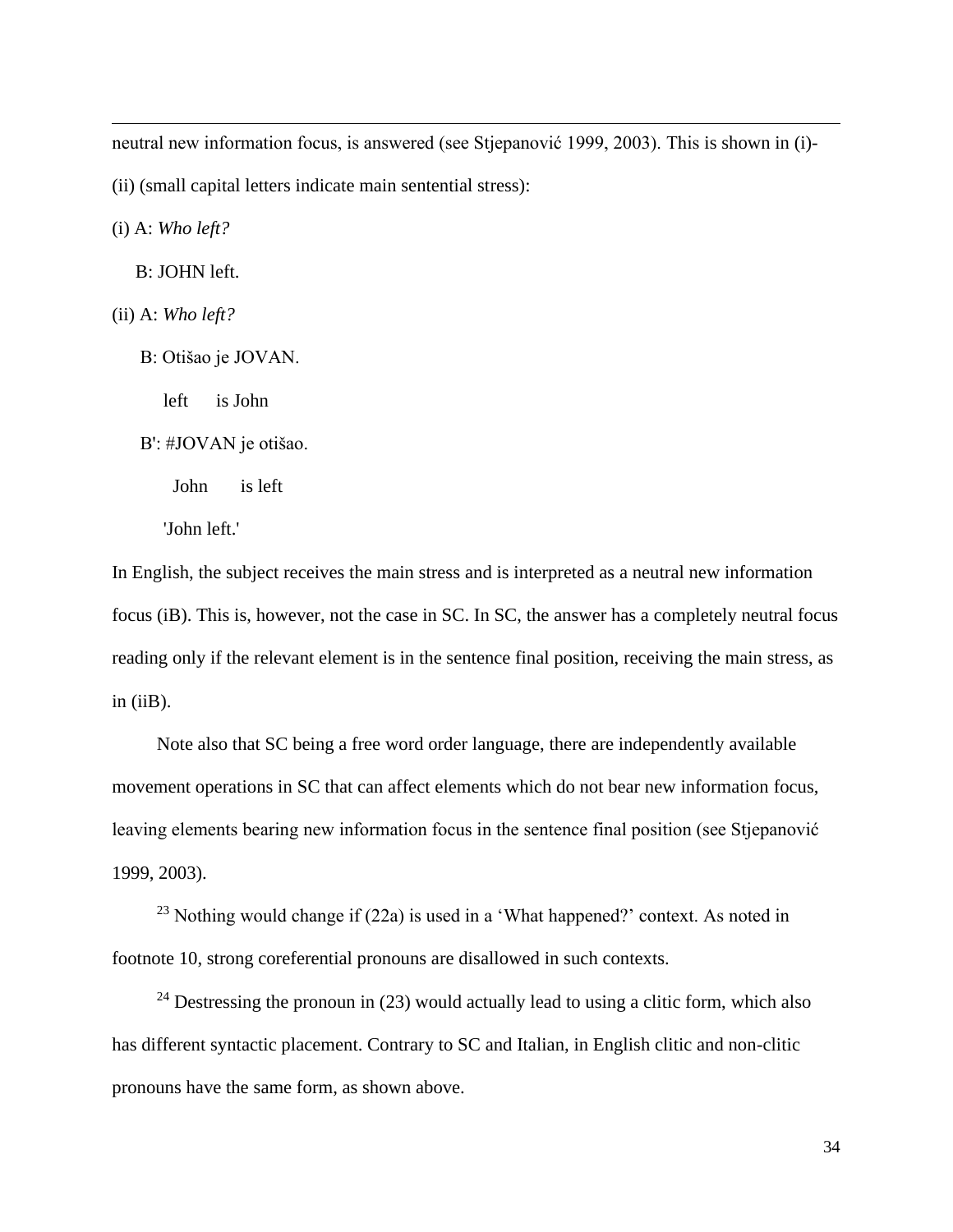$25$  As in SC and English (see ftn. 23 and 15), the intended interpretation of the strong pronoun is also ruled out in a broad/What happened? focus context.

<sup>26</sup> SC strong pronouns parallel German *d*-(emonstrative) pronouns in this respect. Unlike personal pronouns, *d*-pronouns in German likewise cannot be coreferential with topic antecedents, a fact which led a number of authors to argue that *d*-pronouns carry an antitopicality presupposition (see Bosch, Rozario and Zhao 2003, Bosch and Umbach 2007, Hinterwimmer 2015). The same behavior has also been observed for pronouns in Dutch (see Kaiser 2011, a.o.) and Finnish (Kaiser and Trueswell 2008).

 $27$  Note that I'm putting aside the issue of deaccented full pronouns, simply noting that they seem to pattern with weak, rather than strong pronouns.

 $28$  Recall that if part of a sentence is new information focus, the focused element, whatever it is, must be in the sentence final position, following the presupposed material and bearing main sentential stress.

<sup>29</sup> Note that such interpretation is unavailable if a *pro* is used: given that weak pronouns are most naturally interpreted as coreferential with topics, *pro* in (33) would be interpreted as coreferential with the discourse topic *Maša*, not with *Marija*.

 $30$  Recall that the discourse requirements on strong coreferential pronouns hold only if both types of pronouns are in principle allowed, hence the topic-shift function of strong pronouns should likewise be relativized to the presence of alternative, weaker forms.

 $31$  Note that the focalized element need not be an adverb: focus on an argument, as in (i), where the argument is associated with the focus particle *only*, or a verb, as in (ii), has the same effect.